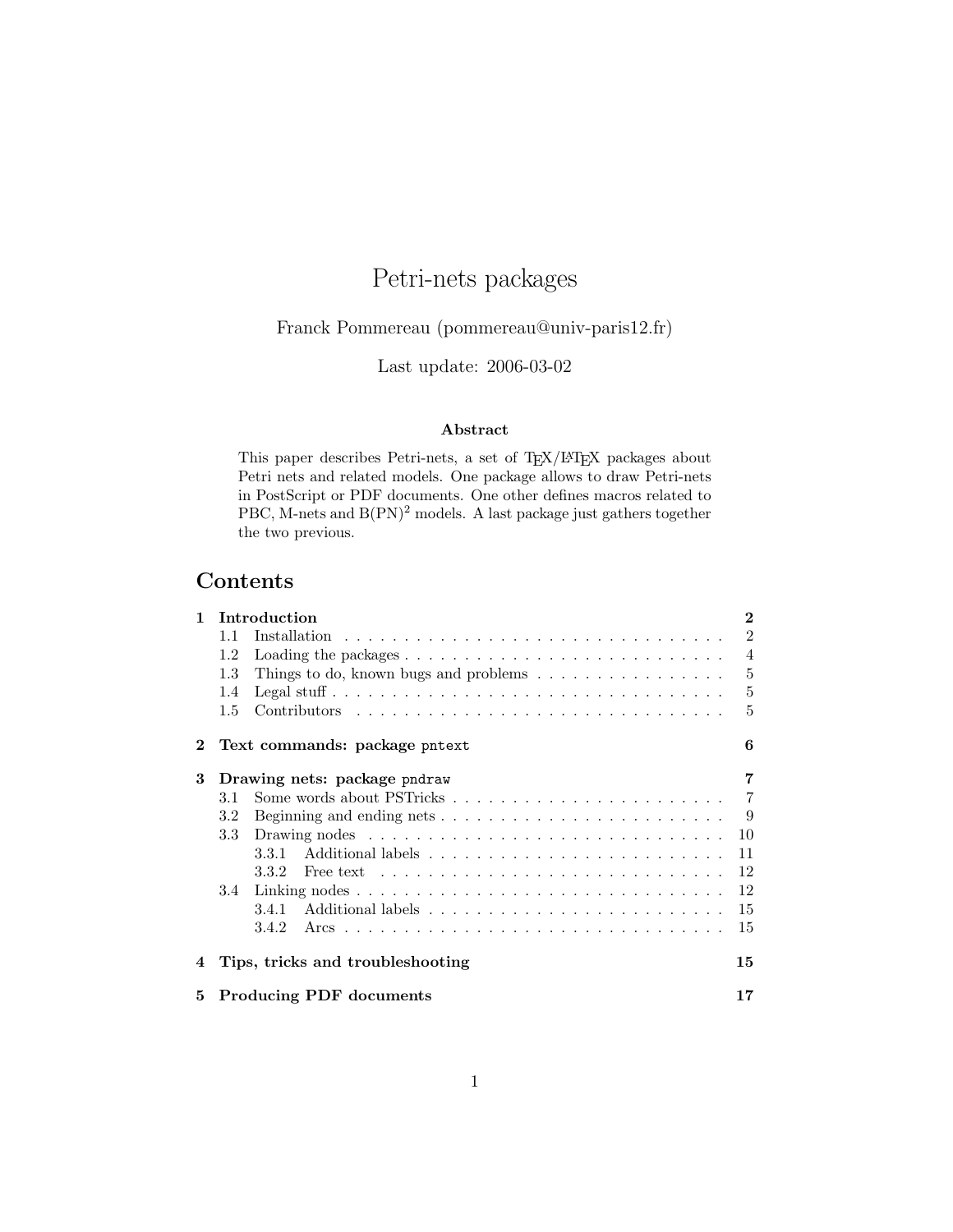|  | A Reference pages                      | 20 |
|--|----------------------------------------|----|
|  |                                        |    |
|  | A.2 Drawing command: package pndraw 20 |    |

# 1 Introduction

Petri-nets is a set of packages which I use to write my papers about Petri nets and related models (essentially: PBC, M-nets and B(PN)<sup>2</sup>). It features three packages: one for drawing net, one other which defines additional macros for textual purpose (like the name " $B(PN)^{2}$ ") and a last one for both purposes. The first package has been designed with a precise goal: saving me a lot of work when I have to draw nets. This goal explains some choices I did: typesetting labels in math mode by default, ending commands with the line, etc. I feel this results in an intuitive and high-level way to define Petri nets, but if you have ideas to improve this, don't hesitate to contact me. The text command package is more classical and if it saves also a lot of typing, its main goal is to ensure uniform notations.

All these packages may evolve and grow up and if you (or I) feel that a feature is missing, you can send me an e-mail explaining your needs (TEX code is welcome too). Notice that I don't pretend being a specialist in Petri nets and I'm only used to work on three or four models; so I may ignore particular things in particular models. This may explain some missing features.

#### 1.1 Installation

The last version of the package may be downloaded on the web at the URL http://www.univ-paris12.fr/lacl/pommereau/petrinets.tar.gz , a copy should be available on *CTAN/macros/generic/petri-nets*; the distribution contains the following files:

- pnets.tex is the main T<sub>E</sub>X package;
- pnets.sty is its LATEX counterpart;
- pndraw.tex and pndraw.sty are the TEX and LATEX sub-packages for drawing nets;
- pntext.tex and pntext.sty are the TEX and L<sup>AT</sup>EX sub-packages for text commands;
- pnversion.tex defines macro \pnversion;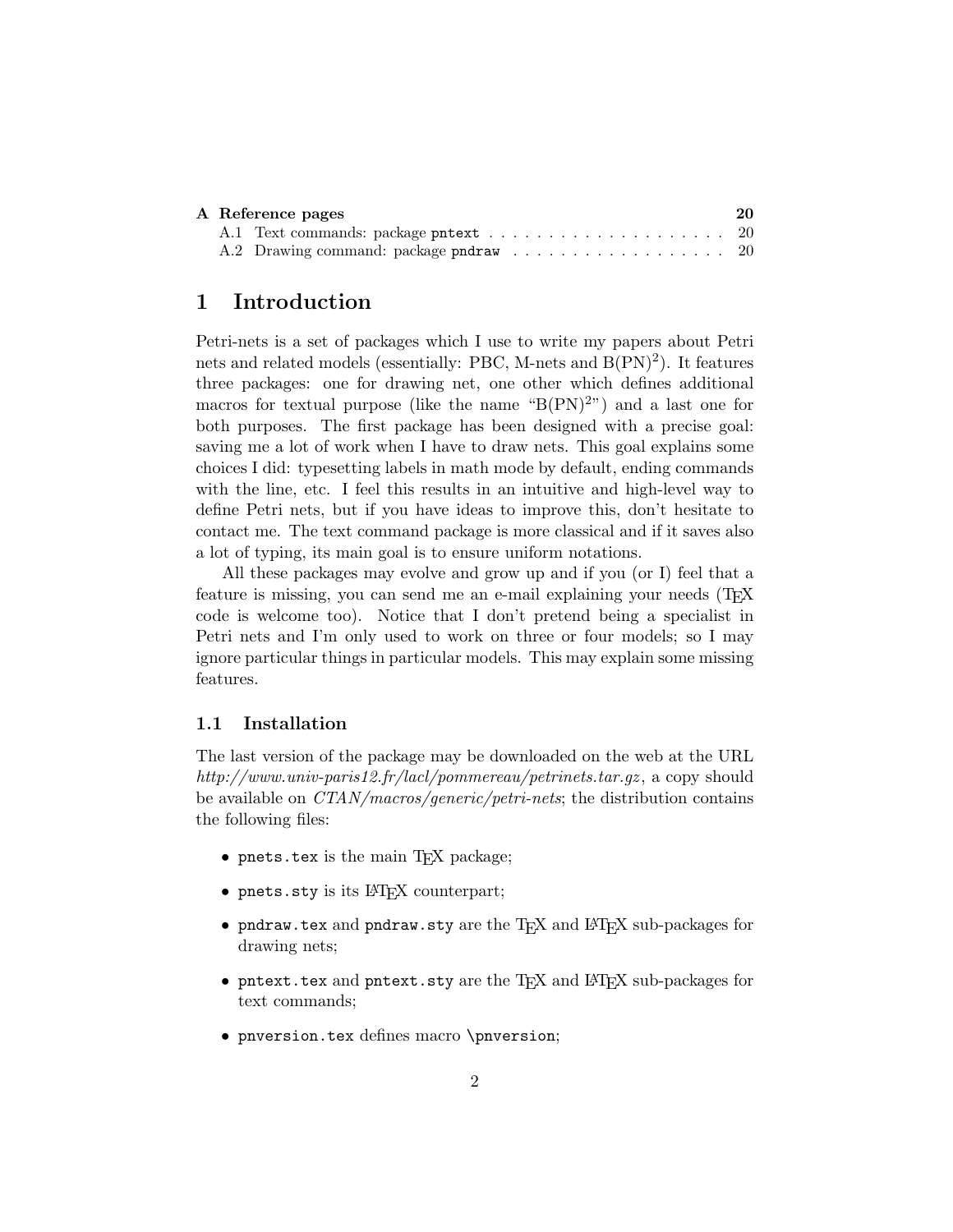- pndoc.ps, pndoc.pdf and pndoc.tex are the present paper and its source;
- COPYING is the text of the GNU GPL;
- ChangeLog collects all changes done to Petri-nets;
- README is a short introduction text;
- pn2pdf is a Perl script used to produce PDF files with pdf $\mathbb{P}\Gamma_{\mathsf{F}}X$ .

In order to have Petri-nets working, you need to copy files pnets.\*, pndraw.\*, pntext.\* and pnversion.tex in a place where  $T_{F}X$  will be able to find them. This can be somewhere in the default search path (see your local T<sub>EX</sub> documentation) or in a directory included in your TEXINPUT environment variable.

Packages from Petri-nets have been developed and tested with teT<sub>E</sub>X-1.0.2 for Linux. TEX packages should work with any TEX version greater than or equal to 3 (my version is 3.14159, Web2C 7.3.7). LAT<sub>EX</sub> packages have been designed for  $\mathbb{E} \text{Tr} X2_{\varepsilon}$  so you may experiment troubles with an older version.

In order to typeset symbols for classical sets of numbers (N, R, etc.) Petri-nets uses fonts from AMS. So you must have package amsfonts installed for LAT<sub>EX</sub> or fonts bbm for T<sub>EX</sub> (I think these conditions are more or less equivalent).

The drawing basis are provided by package PSTricks, my version is PST97 but I used only macros described in the manual of version 0.93a so I hope it should work with it.

Using PSTricks has an important consequence: actual drawings are done in PostScript, so, you may not see them directly from the DVI viewer (at least not correctly); additionally, you must use a PostScript driver in order to produce your final document (for example, dvips works well). Some support to produce PDF documents with pdfLATEX is provided (see section 5).

PSTricks conflicts with packages color, graphics and graphicx, Petrinets thus inherits this conflict. If you wish to use them together, you should first load package pstcol, then Petri-nets and at last, color, graphics or graphicx. The following is quoted from PSTricks' README:

To use the standard 'color' package (which is available both for plain T<sub>F</sub>X and L<sup>AT</sup>F<sub>K</sub><sup>I</sup>) with PSTricks, you must load the 'pstcol' extra package written by David Carlisle, which interface the two packages, loading them in the right order, and overriding some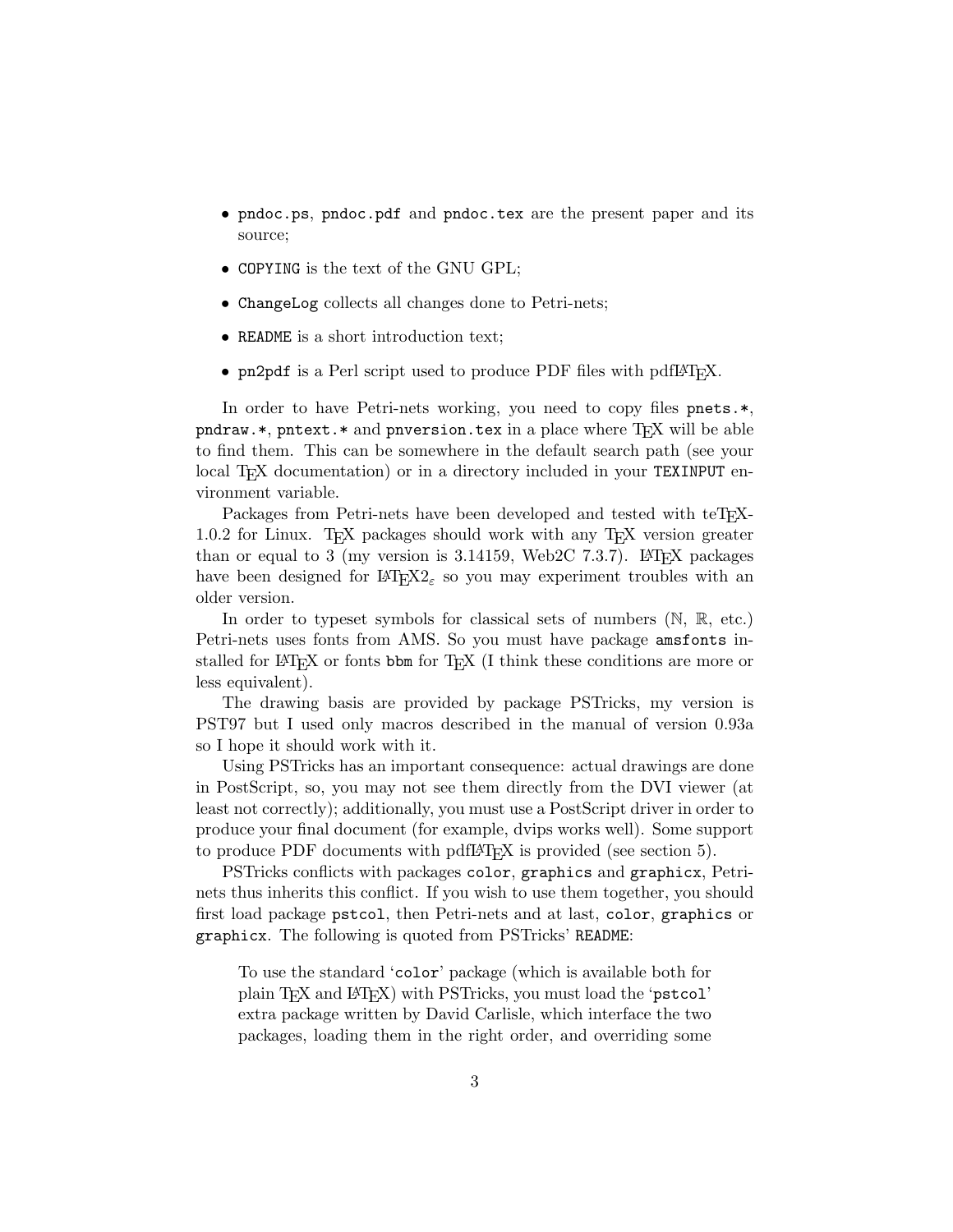small parts of PSTricks to allow it to use the 'color' package system for specifying color. We *strongly* recommend that you use this way today.

LATEX users must also take care that the 'pstcol' package is required in place of the 'pstricks' one if the 'graphics' or 'graphicx' package is also loaded.

If you wish to produce PDF files using pdfLAT<sub>F</sub>X, you also need to copy the script pn2pdf in a directory from which it can be executed. This script requires a working Perl with the packages Digest::MD5 and Getopt::Long installed. Moreover, the script calls the following programs: latex, dvips and epstopdf which must be installed on your system (there should be not problem for the first two). In order to include the PDF pictures, the package graphicx is used (in this case, it does not lead to any conflict since PSTricks is not loaded when running pdfL<sup>AT</sup>EX). Finally, the package ifpdf is used to detect whether a document is compiled using LAT<sub>EX</sub> or pdfLAT<sub>EX</sub>. This package should be thus installed.

You can test your installation by recompiling the present manual which is written in LAT<sub>E</sub>X. If it compiles successfully, this means that Petri-nets and PSTricks have been found by T<sub>F</sub>X. If one file is not found, T<sub>F</sub>X will complain, giving the file name. Then, running dvips will ensure that the PostScript headers of PSTricks can be found. You may also test the PDF support by producing the PDF version of this manual, see section 5 for the way to proceed.

If you successfully use Petri-nets under another configuration, feel free to send me an e-mail at *pommereau@univ-paris12.fr*. You may also send bug reports or comments, they are welcome. Of course, bug fixes are welcome too.

#### 1.2 Loading the packages

From T<sub>E</sub>X, you can load the package with  $\infty$ , pnets, from ET<sub>E</sub>X, you should put \usepackage{pnets} in the preamble of your document. Since you may want to use only the drawing macros, you can use \input pndraw or from LATEX: \usepackage{pndraw}. Similarly, in order to load only text commands, you can use \input pntext or \usepackage{pntext}.

Both packages define a macro \pnversion which gives the date of the last update of the package. The date is given as a triple of numbers of the form year-month-day.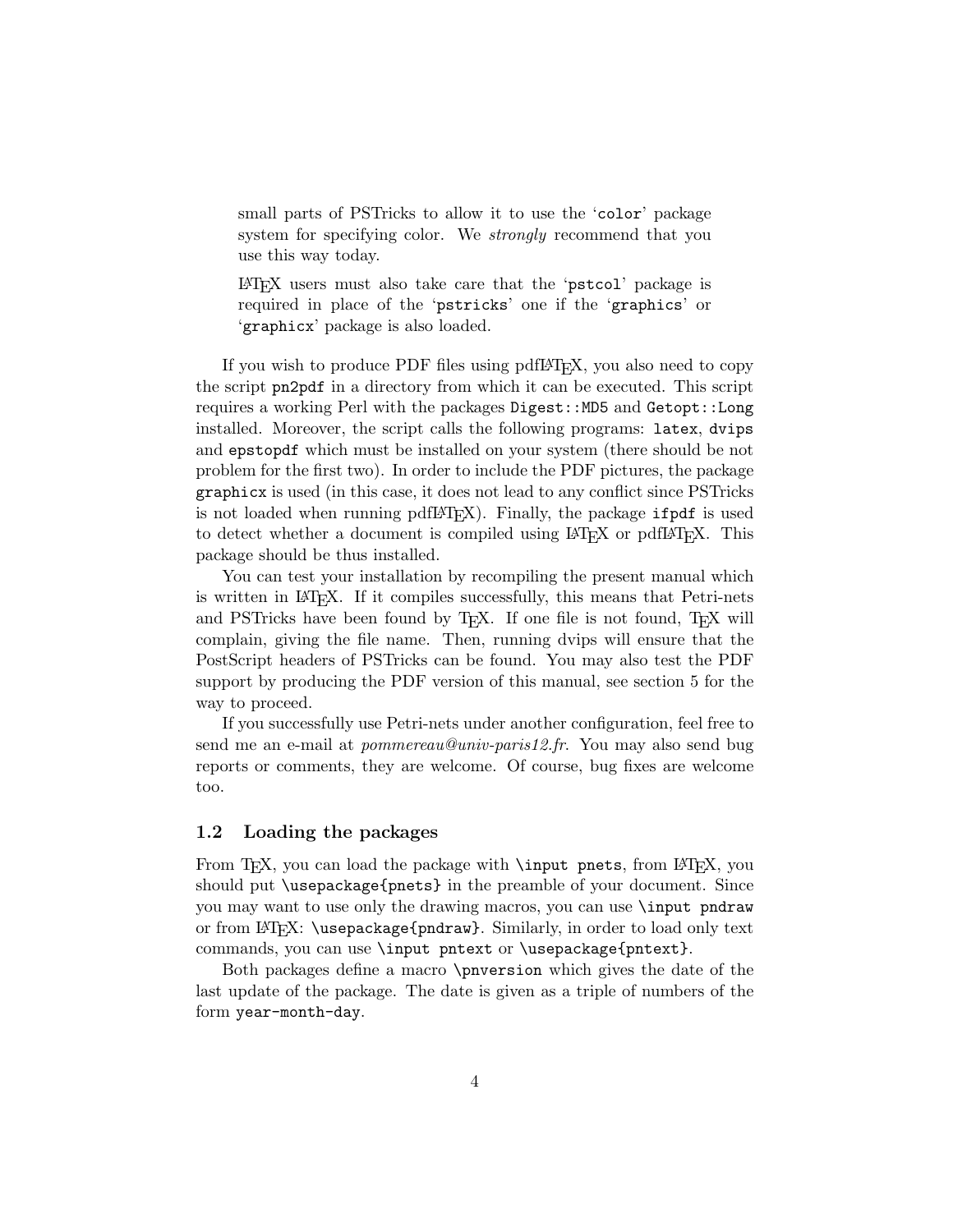#### 1.3 Things to do, known bugs and problems

In order to draw additional labels at the right position, pndraw has to perform some time consuming floating point computing. I plane in the future to perform this directly in PostScript, in order to speed-up T<sub>EX</sub> compilation stage.

Only transitions are allowed to change their size according to their inner label, it may be nice to have this feature for the other nodes. But it's may be a little bit difficult or quite ugly for some nodes.

I also could add looping arcs. This is useless for Petri nets but it would allow one to use the packages for other purposes, like drawing automata.

The PDf pictures are clipped to the bounding box of the corresponding net. I've seen on the newsgroups that there exists a solution, but it was written in German which I can't read.

When one looks at a PDF document using Acrobat Reader, small blur points appear at the top-right and bottom-left corners of the Petri nets. This comes from two white points added in order to force dvips to produce the right bounding box when a net is generated alone in an EPS file. So, this is a bug of Acrobat Reader rather than one of Petri-nets.

In a late future, I'd like to make the package independent of PSTricks, so it would be more portable (but maybe less powerful).

#### 1.4 Legal stuff

Petri-nets is  $\odot$  2002 Franck Pommereau (pommereau@univ-paris12.fr).

This program is free software; you can redistribute it and/or modify it under the terms of the GNU General Public License as published by the Free Software Foundation; either version 2 of the License, or any later version (see file COPYING).

This program is distributed in the hope that it will be useful, but without any warranty; without even the implied warranty of merchantability or fitness for a particular purpose. See the GNU General Public License for more details.

You should have received a copy of the GNU General Public License along with this program; if not, write to the Free Software Foundation, Inc., 59 Temple Place, Suite 330, Boston, MA 02111-1307 USA

#### 1.5 Contributors

I am very grateful to all the persons who contributed to my work, in particular: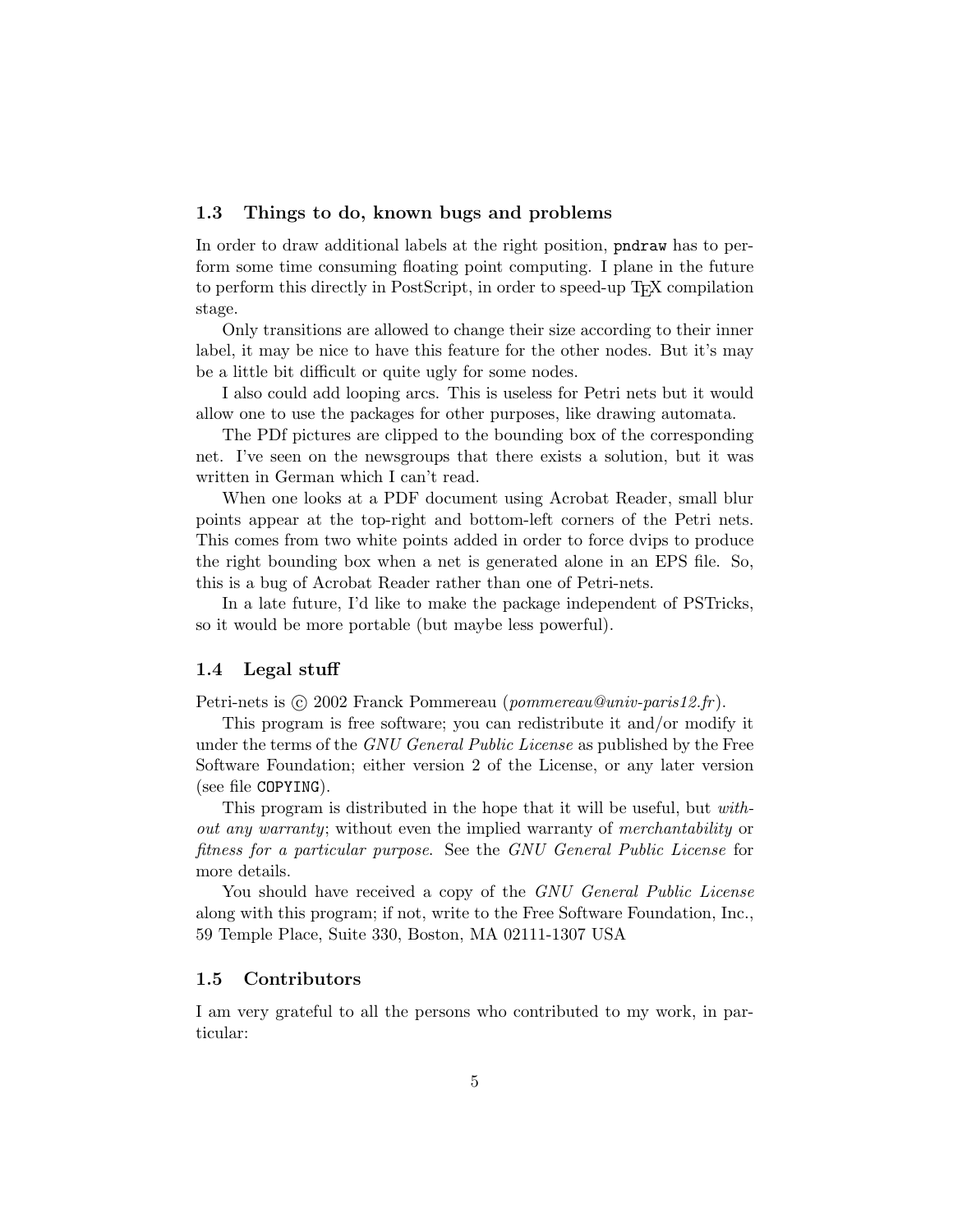Denis Girou, Hanna Klaudel, André Steenveld.

# 2 Text commands: package pntext

This section lists the commands defined in package pntext, they are all available from TFX as well as from LATFX.

Math sets. Command  $\mathbb{A}$  produces symbol  $\mathbb{A}$  (and of course it works for any text). Shortcuts are defined: \setN for \mathset{N} and similarly for **\setZ**, **\setQ**, **\setR** and **\setC**.

Status of places. Commands \iplace, \eplace and \xplace produce respectively characters i, e and x. Command \placestatus{n} typesets character n (in the case you would like a new place type).

Operators for communication. Synchronization operator (sy) is available through command  $\text{sy},$  in math mode, this command is surrounded by additional white space as usual for binary operators. Similar operators are \rs for restriction and \tie for asynchronous links. Scoping is available with commands **\lscope** and **\rscope** which produce respectively a left and a right double bracket, you may also use  $\text{score}\{A\}$  (N) to produce  $[A : N]$ .

If you use \lscope (resp. \rscope) without the corresponding \rscope (resp.  $\text{lscope}$ ) in the same equation or array cell, TEX will complain about some missing \right (resp. \left). In order to close (resp. open) a scope without drawing the bracket, you may use macro **\Rscope** (resp. **\Lscope**).

**Choice.** Choice operator  $\square$  is produced with command **\choice.** In math mode, it behaves like any binary operator.

 $B(PN)^2$ . The logo of  $B(PN)^2$  is typeset using command \bpn. A  $B(PN)^2$ keyword (say **program**) is typeset with \bpnkw{program} and for a nonterminal in the syntax (say scope) you may use \bpnnt{scope}. Function Mnet is defined as \mnet.

Sets of values and variables. Var and Val are typeset using commands \Var and \Val. They are better to use than directly the text they typeset because they adjust their spacing in math mode: compare " $Var$ " with " $Var$ ".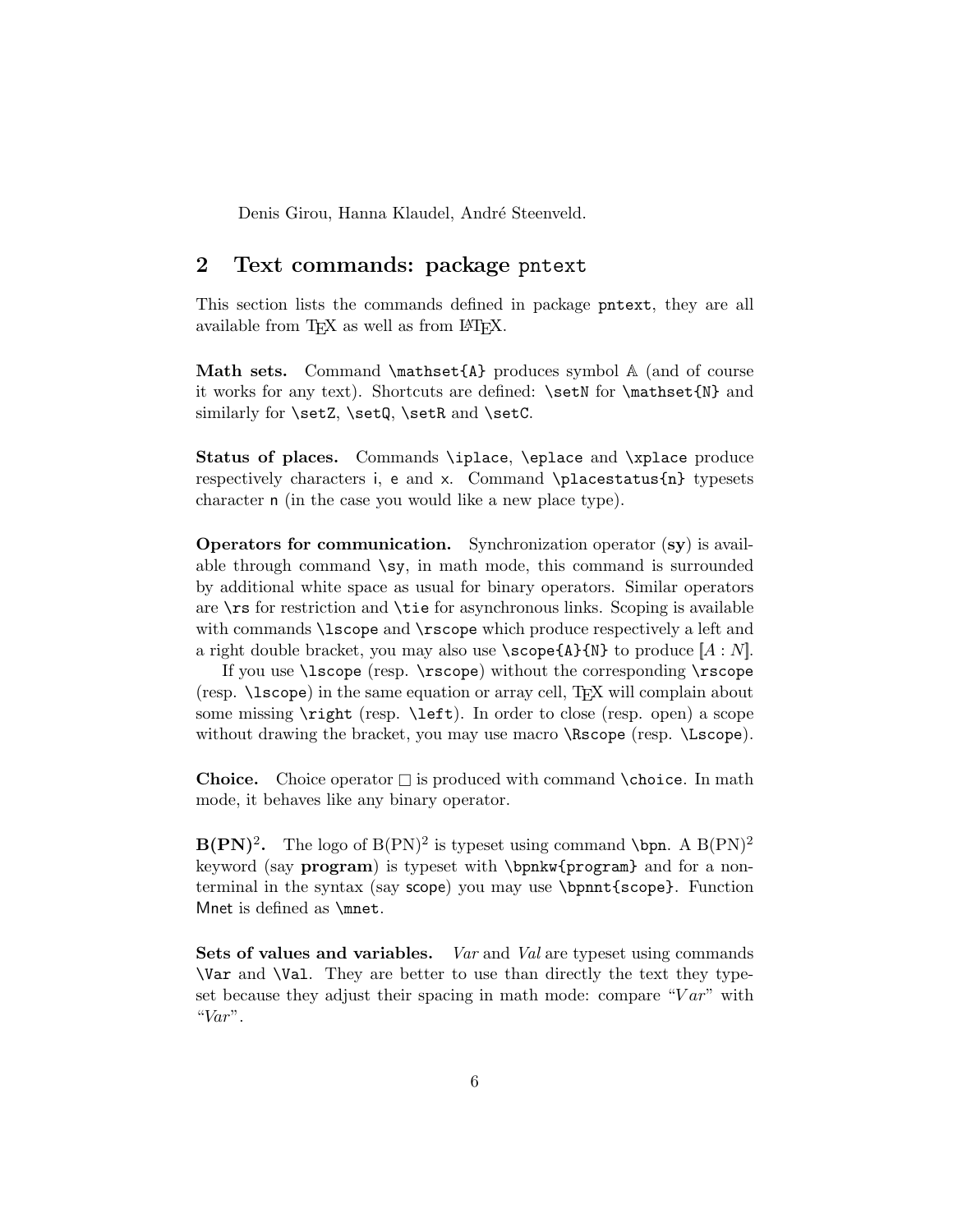

Figure 1: The Cartesian coordinate system.

To be continued. . .

## 3 Drawing nets: package pndraw

#### 3.1 Some words about PSTricks

Reading PSTricks manual could be a good idea, but if you don't want to, you should know a few things about it in order to use Petri-nets successfully.

In PSTricks, any point is designated by two coordinates in a grid, centered on a reference point which has coordinates  $(0, 0)$ . The figure 1 shows an example.

The distance from the origin  $(0,0)$  to a point  $(x, y)$  depends on three parameters. units is a global scale, if  $unit=1.2cm$ ,  $(4, 2)$  becomes an abbreviation for  $(4 \times 1.2 \text{ cm}, 2 \times 1.2 \text{ cm})$ . There's also xunit and yunit which act respectively only on horizontal or vertical scale; for example, if xunit=20pt and yunit=1in,  $(4, 2)$  stands for  $(4 \times 20 \text{ pt}, 2 \times 1 \text{ in})$ . As you can see on these short examples, unit, xunit and yunit can be affected any value which is a valid T<sub>F</sub>X dimen (or L<sup>AT</sup>F<sub>X</sub> length).

The default value for all these three parameters is 1 cm; to change it, you can use the \psset command as in \psset{unit=.5cm} or in a combined way as in \psset{xunit=1cm,yunit=2cm}.

Since coordinates are formed as a comma separated couple of numbers, you must not use comma as decimal separator here: (4.5,2.3) is correct but (4,5,2,3) is not.

Sometime you'll be asked to give an angle value as a macro parameter. In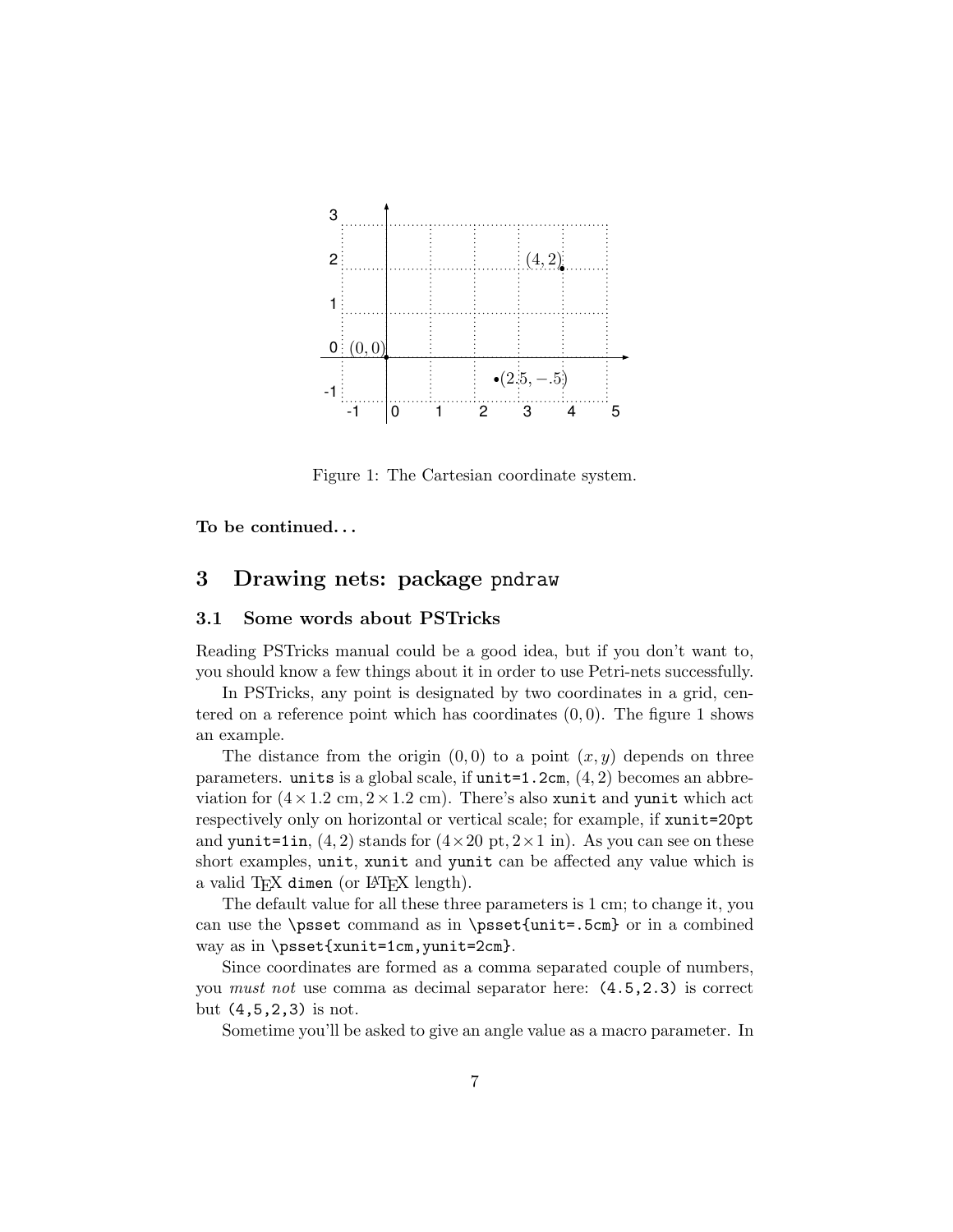

Figure 2: Translation from angle values to letter code.  $r$  is for right,  $t$  for top, l for left and b for bottom.

Petri-nets, angles are measured in degrees; they can be given as a numerical value or with a one/two letter(s) code as shown in the figure 2. Of course, when you specify an angle by its numerical value, you can use any number, even negative, and not only one of the eight values shown on figure 2.

The macro \psset is used to change PSTricks default parameters, it takes one argument which is a comma-separated list of name=value pairs. For example, pndraw.tex itself uses:

```
\psset{linewidth=.5pt,
       doublesep=.5pt,
       labelsep=2pt}
```
As you can see, blank spaces before a name are ignored. You already know how to change units, some additional names should be useful for Petrinets:

- linewidth is the default width for any line drawn by PSTricks;
- doubleline can be true or false, when set to true, any line drawn is doubled;
- doublesep is the distance between the two lines of a doubled line;
- labelsep is the distance between an arc and its label(s);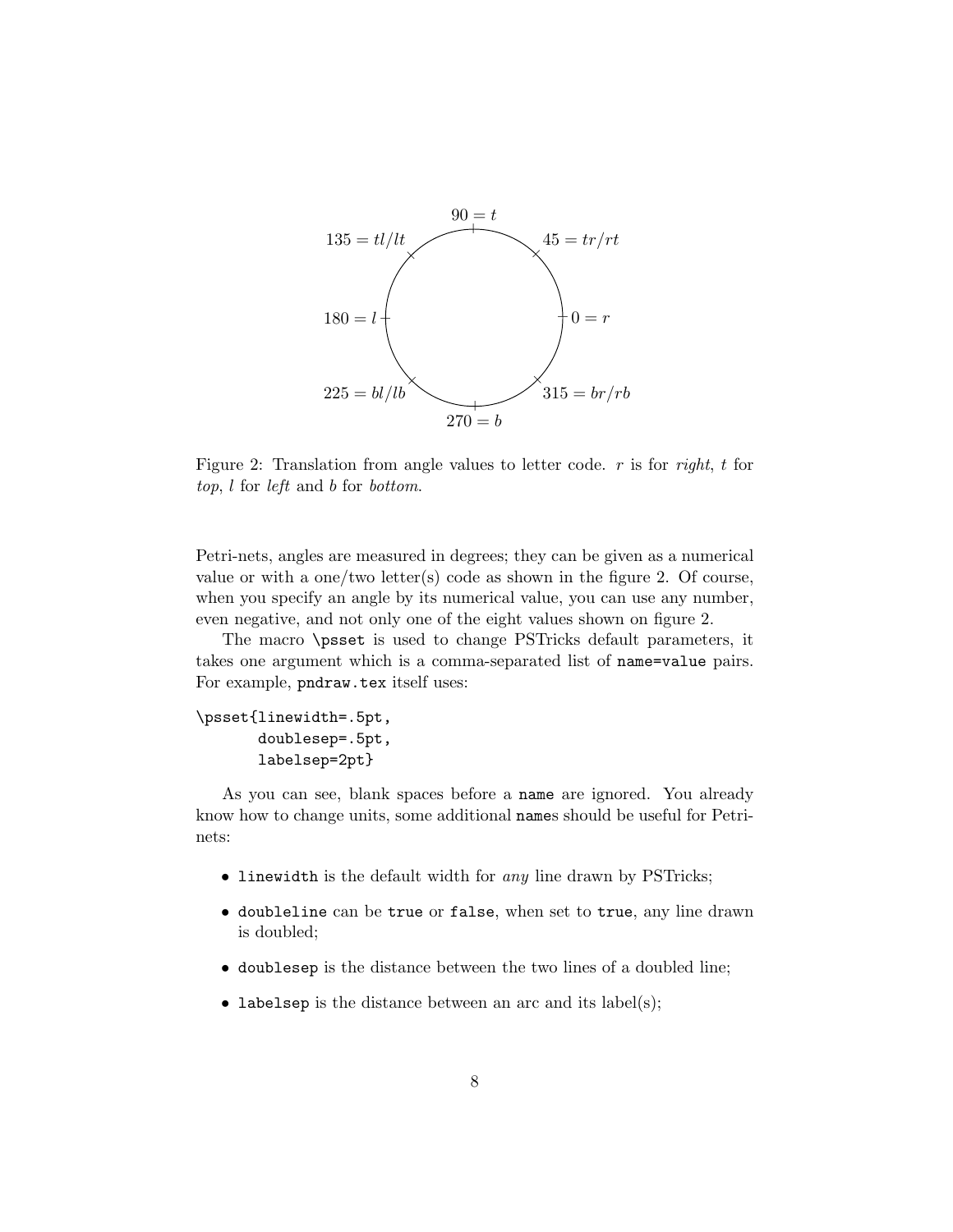- linecolor is the color used to draw lines, it can be, for example, black, darkgray, gray, lightgray, white, red, blue, green, cyan, magenta or yellow;
- fillcolor is the color used to fill shapes; you can use for it the same colors as for linecolor.

PSTricks recognizes many other parameters and you should refer to its manual for all the details.

#### 3.2 Beginning and ending nets

To begin a net, just type  $\begin{array}{c} \text{Tr}X \text{ or } \begin{array}{c} \text{berinet} \end{array} \end{array}$ LATEX; both this commands are expecting two pairs of coordinates to give the bottom-left and up-right extrema of the net.

For example,  $\begin{cases} -1, -2 \\ 5, 3 \end{cases}$  starts a net which should extend in the rectangular area, which we call the bounding box, delimited by  $(-1, -2)$  at the lower left corner and  $(5, 3)$  at the upper right. These coordinates are sensitive to current values of unit, xunit and yunit.

The real effect of these two pairs is to fix the size of the bounding box which carry the net drawn (it is actually a \hbox set in horizontal mode but who cares?). If some parts of the net extends outside of the declared bounding box, it will be drawn outside and that's all. In other words, the bounding box announced just reserves room for the net and the drawing itself is invisible to TEX. This allows you to lies about the real dimension of your drawings: you can declare a bigger or a smaller bounding box, if you want more or less white space around your nets. This behaviour is different when running pdfLAT<sub>EX</sub>, see the section 5 for details.

Before to give the coordinates of the bounding box for a net, you can give optional parameters inside square brackets. These parameters are interpreted as PSTricks options which are applied to the following net and stay local to it. For example, if we have unit=1cm before starting a net, command \begin{petrinet}[unit=2cm](0,0)(1,1) starts a net with unit=2cm for its bounding box and any coordinate given inside the net. But as the net ends, the previous value of unit is restored.

In order to have bounding boxes drawn in your nets: you may use command \showbb, optionally followed by bracketed options. For the figure 4, I added \showbb at the beginning of the net. The starred version of \showbb fills the background and so, command \showbb\*[fillcolor=red] draws a filled red rectangle over the bounding box.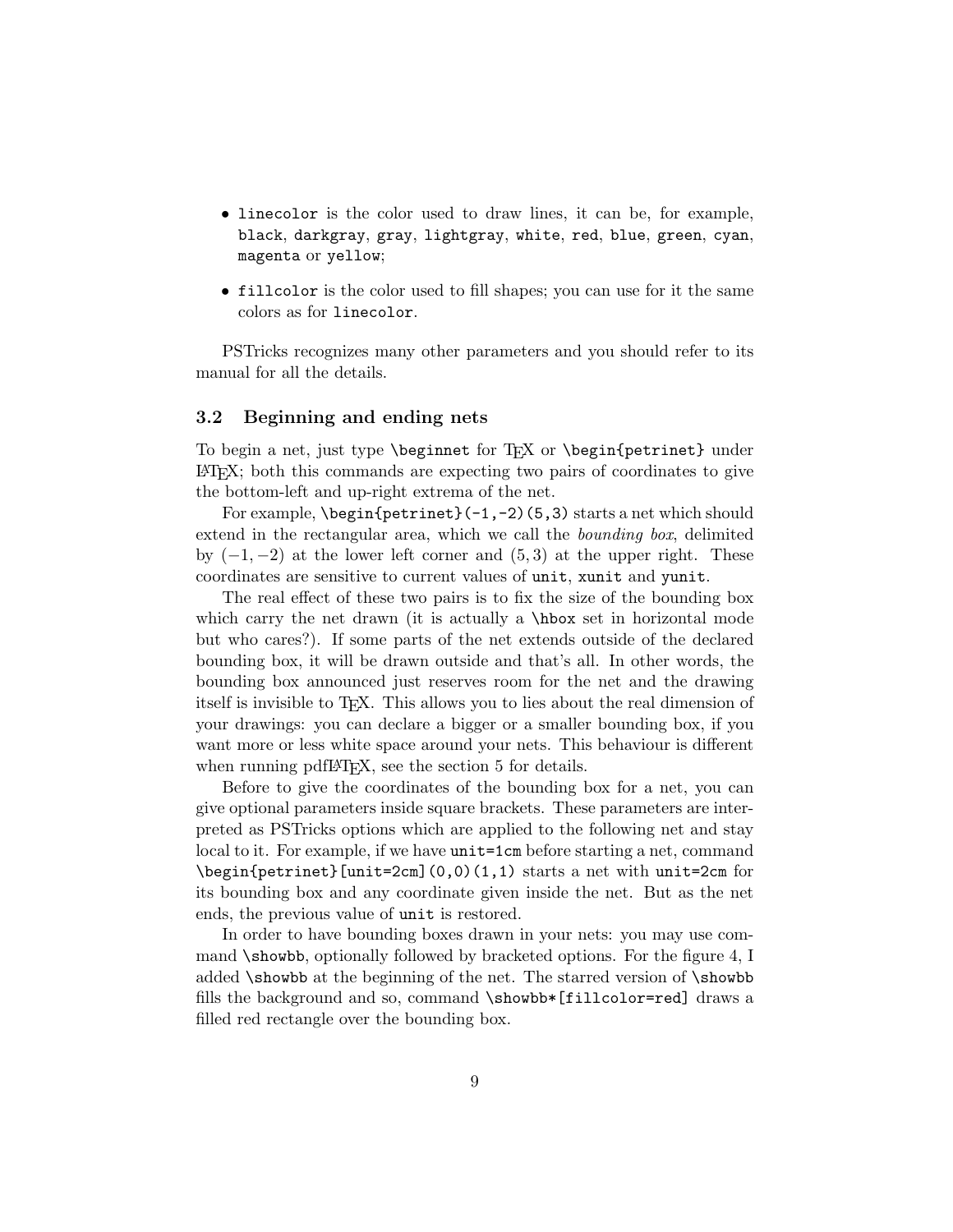

Figure 3: The nodes available in Petri-nets.

To end the drawing, you should use \endnet or \end{petrinet} (did you guess?). All macros between these two ones are interpreted as PSTricks or Petri-nets commands. In the following, we call a net all the stuff inclosed between \begin{petrinet} and \end{petrinet} (if you use  $\mathbb{A}$ FRX). One point has to be remembered: inside a net, the end of line has a special meaning because it is used to end most Petri-nets drawing commands. So if you want to use commands spread over several lines, you have to end every line but the last with a comment  $(\%)$ . Also notice that if you call the **\psset** command inside a net, its effect will remain local to this particular net.

If you wish something to be done every time a net begins, you may set token list \everynet to what you want to be inserted between command \begin{petrinet} and your drawing commands. For example, with \everynet={\small}, all the following nets will be set in small types.

Except for beginning and ending nets, all the macros are the same under T<sub>F</sub>X or L<sup>AT</sup>F<sub>X</sub>.

#### 3.3 Drawing nodes

The available node shapes are places, transitions, modules, sources and stores, which are drawn in figure 3. They are produced with the macros \place, \trans, \module, \source and \store respectively. Their size is controlled with the dimensions \placesize, \transsize, \modulesize, \sourcesize and \storesize respectively. For instance, \transsize=8mm sets the size of transitions to 8mm; \nodessize{5mm} sets the size of all the nodes to 5mm.

Creating a node is possible using the command "node{name} $(x, y)$ label" where:

- "node" is one of the above node commands;
- "name" is the name of this node which should be unique for a given net (if not, the new node overwrites the old one). This name is case sensitive and should not contain any special characters (as  $\$ , \, etc.);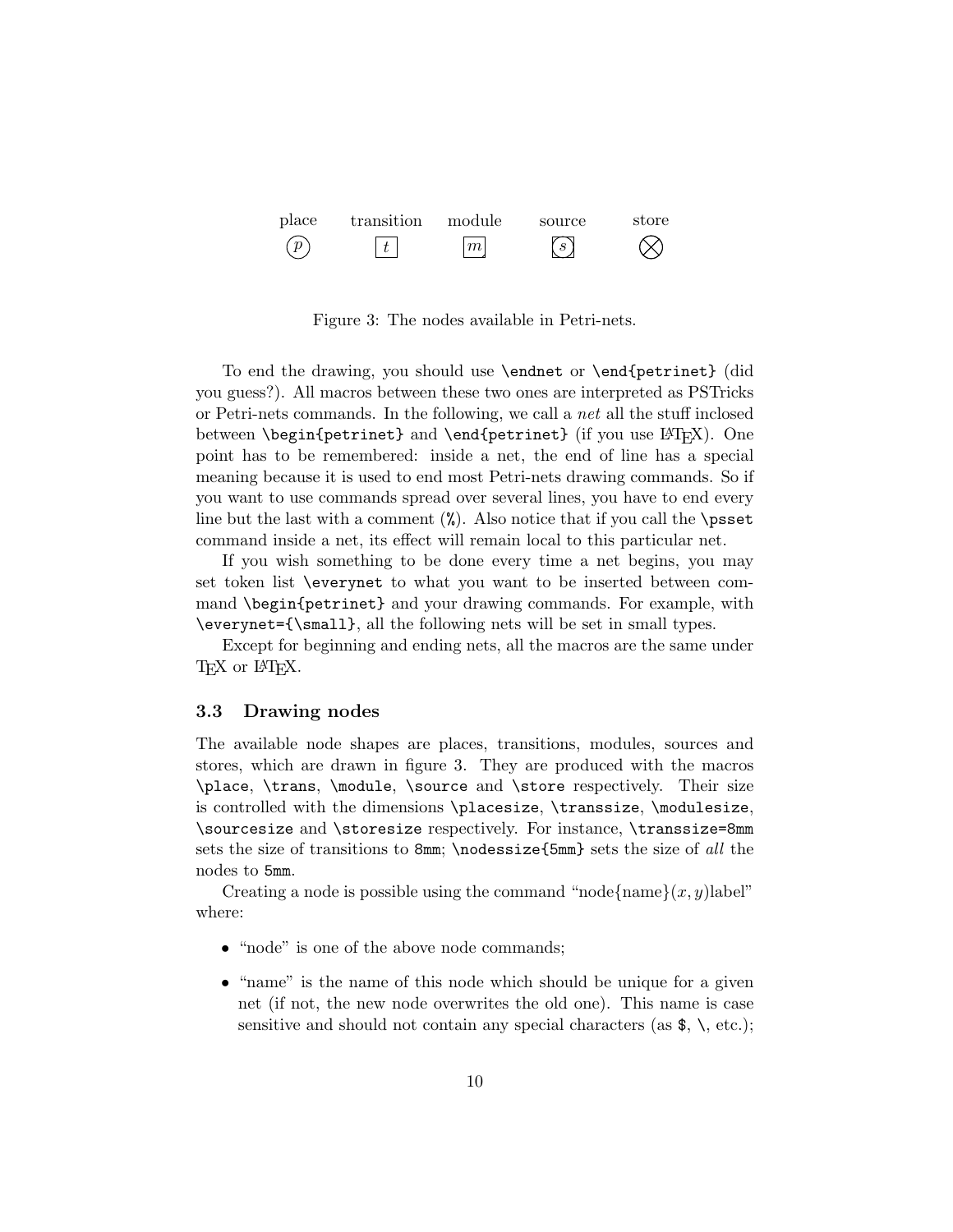- " $(x, y)$ " are the coordinates of the node's center;
- "label" is the text to typeset inside the node, it extends until the end of the line. This label is silently discarded for stores.

For instance, the nodes in figure 3 where drawn with the commands:

```
\place{place}(0,0) p
\trans{trans}(1,0) t
\module{module}(2,0) m
\source{source}(3,0) s
\store{store}(4,0) labels are ignored for stores
```
By default, labels are typeset in math mode, if you wish a label typeset in text mode, add option " after the node command. Notice that any space after the coordinates of the node is part of the label, it has no importance in math mode but in text mode it leads to a label which starts with a white space. Option = sets double-line mode and so the node is drawn with doubled lines. Option ! sets the line width to 2pt so the node appears thicker than usually. PSTricks options may be given between square brackets, for instance adding [linecolor=red,linewidth=1pt] leads to a red node with 1pt lines.

For transitions, an additional option \* may be used in order to have the boundaries of the transition adjusted to the label typeset inside. By default, the size of a node is fixed and the label overlaps outside if too long, for transitions with option \*, the size is just fine.

#### 3.3.1 Additional labels

You can give additional outer labels to a node. Each label is typeset using the macro<sup>1</sup> **\label** which has two arguments: the first is an angle indication and the second, which extends until the end of the line, is the text to typeset. The angle indication is a numeric value or a code as explained earlier. Option " explained above is also available for additional labels (and should be given just after \label).

Before I give an example, let me explain a useful parameter for typesetting label: the token list \everylabel is expanded before any label is typeset. For example, command \everylabel={\scriptstyle} leads to typeset all the following labels in script style. This works for really any

<sup>&</sup>lt;sup>1</sup>For LAT<sub>EX</sub>, this means that the well known cross-referencing macro **\label** is not available inside a petrinet environment. But outside, it works as usual.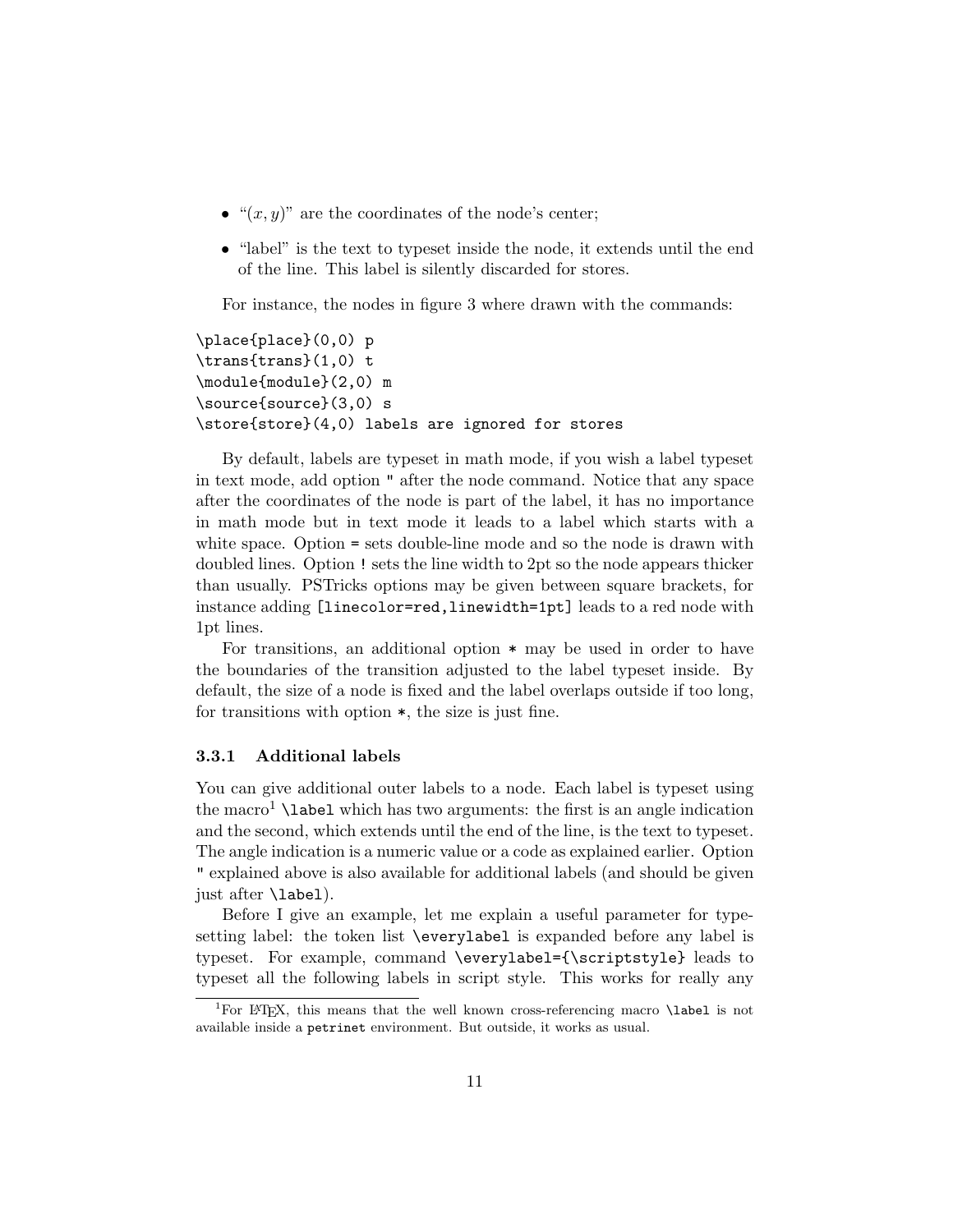

Figure 4: Example of nodes. In the PDF, nets is clipped to its bounding box, see section 5.

label, not only for nodes labels. If \everylabel is set inside a net, its effect will remain local to this net.

The figure 4 has been typeset using the following commands:

```
\begin{petrinet}[xunit=2cm](-.5,-.5)(2.5,.5)
\showbb
\place{p1}(0,0) \bullet
\trans*="{t}(1,0)~transition~
 \label"{70}more text
\place!{p2}(2,0)
 \label{r} \left\{ % I can type multi-line
   {\textstyle 1, 2, 3 \atop % labels, thanks to comments.
    \textstyle 4, 5, 6} \right\}
\end{petrinet}
```
You may notice that the net is not well centered, it extends more on the right. This is because I declared a bounding box of  $(-.5, -.5)$  to  $(2.5, .5)$ while in fact, the label of the right-most place extends on the right, outside of the bounding box (which is made visible by the macro \showbb).

#### 3.3.2 Free text

Another kind of node is unboxed text. The macro \text is similar to \trans\* but without border. Like for other nodes, the text is typeset in math mode and it can be added outer labels with the macro \label.

This macro knows only the option " which has the usual meaning.

#### 3.4 Linking nodes

You can draw links between two arbitrary nodes. The package won't check if requested links are valid from Petri nets point of view, so you can draw an arc between two places for instance. Basically, macro \link has three parameters: the name of the starting node, that of the ending node, and the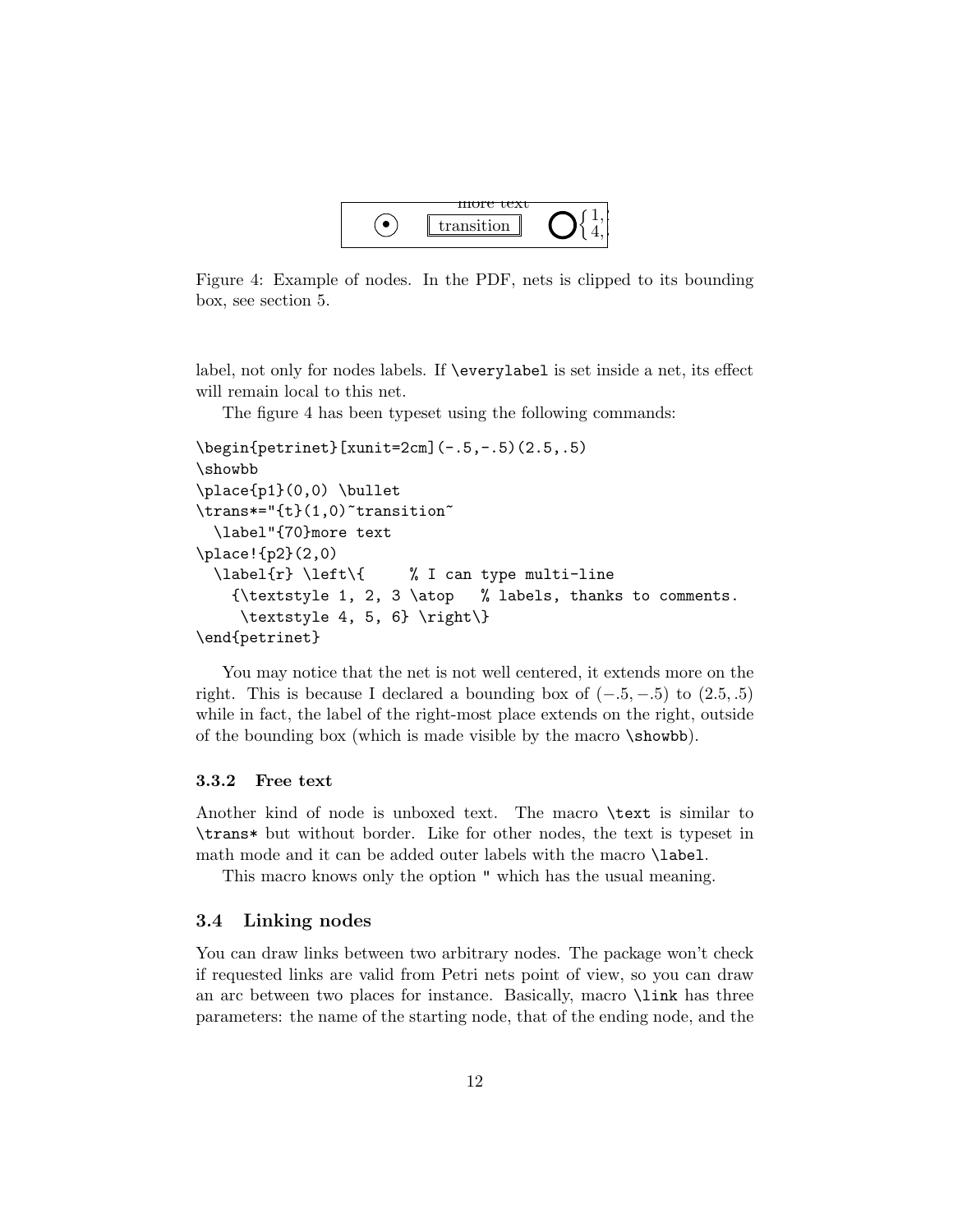text to typeset on the link (which extends until the end of the line). You can add optional parameters, before the first node name:

- options inside square brackets are PSTricks options, as usual;
- a real number, between 0 and 1, enclosed in angle brackets  $(e.g., \langle .3 \rangle)$ can be used to specify the position of the label, between starting and ending nodes. Value 0 stands for "on the starting node" while 1 means "on the ending node"; the default value is  $.5$  (*i.e.*, on the middle of the link);
- the characters  $\hat{\ }$ ,  $\hat{\ }$  or  $*$  may be used to specify the side of the link where the label is typeset. For an link which extends from the left to the right,  $\hat{ }$  means "above",  $\hat{ }$  means "below" and  $*$  means "over". If nothing is specified, the label is placed above the link;
- $\bullet$  the options ", = and ! have their usual meanings;
- arrowheads and such can be specified between two signs /. The available values are shown in the figure 5, default is no arrow.

The order in which you use these options has no importance, provided that all options are given before the starting node. Additionally, if you use contradicting options, only the last used is taken into account. For instance, the two following lines are equivalent:

```
\link_[linecolor=gray,linewidth=5pt]*<.2>^[linewidth=1pt]
\link^<.2>[linecolor=gray,linewidth=1pt].
```
To draw curved links, you should use PSTricks' arcangle option which is an angle in degrees (you cannot use a letter code here), measuring the deviation from a straight line between nodes, at the starting and at the ending of the link. Try, it's easy.

To change the appearance of the arrowhead, you must change PSTricks' parameters arrowsize, arrowlength and arrowinset. Petri-nets uses the following:

```
\psset{arrowlength=1.4,
       arrowinset=0,
       arrowsize=2pt 2}
```
I wont explain how it works, just try, it's easy too. (Or read the manual of PSTricks where all the details are given.)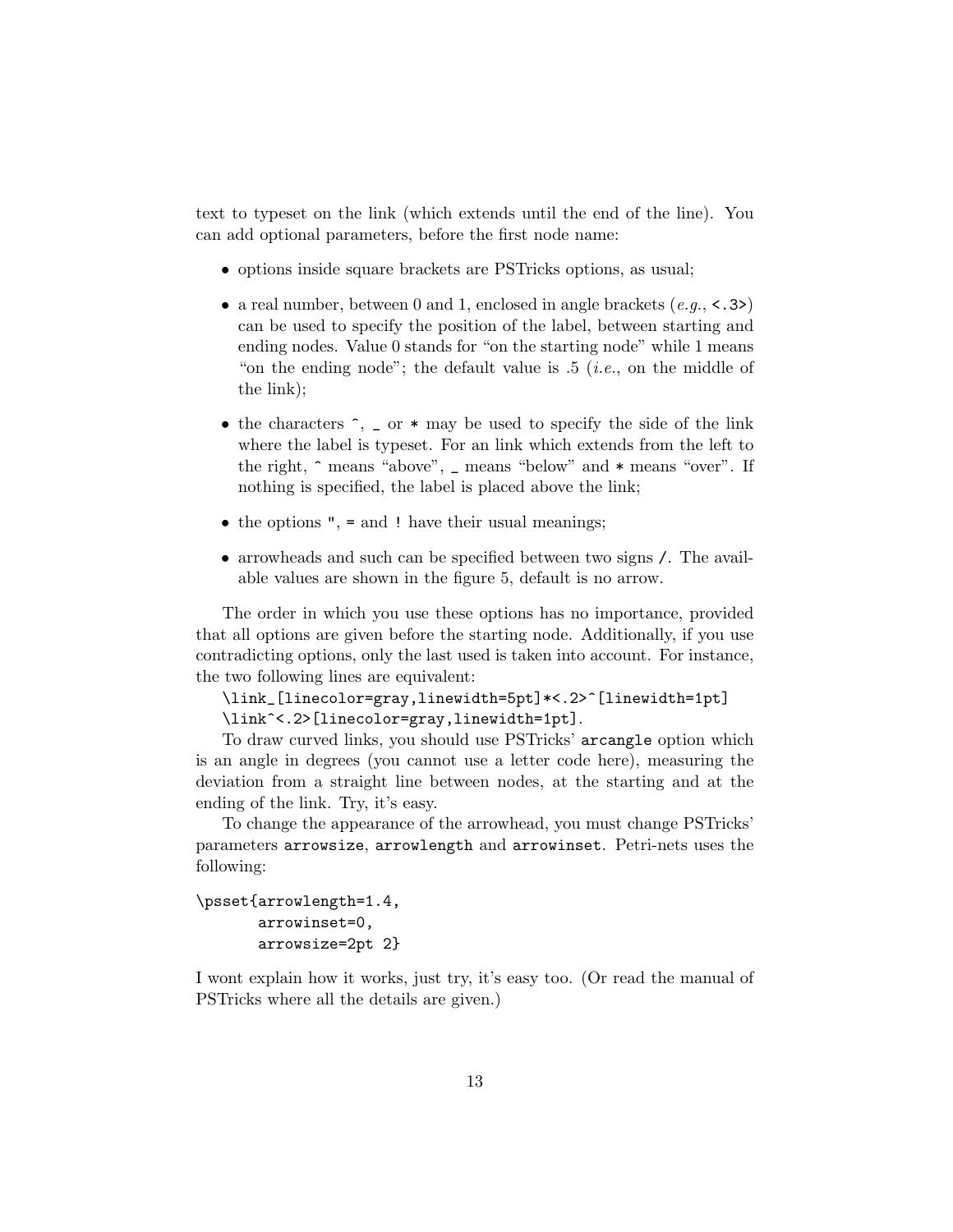|             |   | none (default)               |
|-------------|---|------------------------------|
| <一>         |   | arrowheads                   |
| >-<         |   | reverse arrowheads           |
| $<<->>$     |   | double arrowheads            |
| >>-<<       |   | reverse double arrowheads    |
| $ - $       |   | T-bar flush to endpoints     |
| $  * -   *$ |   | T-bar centred on endpoints   |
| $[-]$       |   | square brackets              |
| $(-)$       | ⊣ | rounded brackets             |
| $0 - 0$     |   | circles centred on endpoints |
| $00 - 00$   |   | circles flush to endpoints   |
| $* - *$     |   | disks centred on endpoints   |
| **-**       |   | disks flush to endpoints     |
| $c - c$     |   | extended rounded ends        |
| $cc$ – $cc$ |   | flush rounded ends           |
| $C-C$       |   | extended square ends         |

Figure 5: The different types of links termination. They can be freely mixed.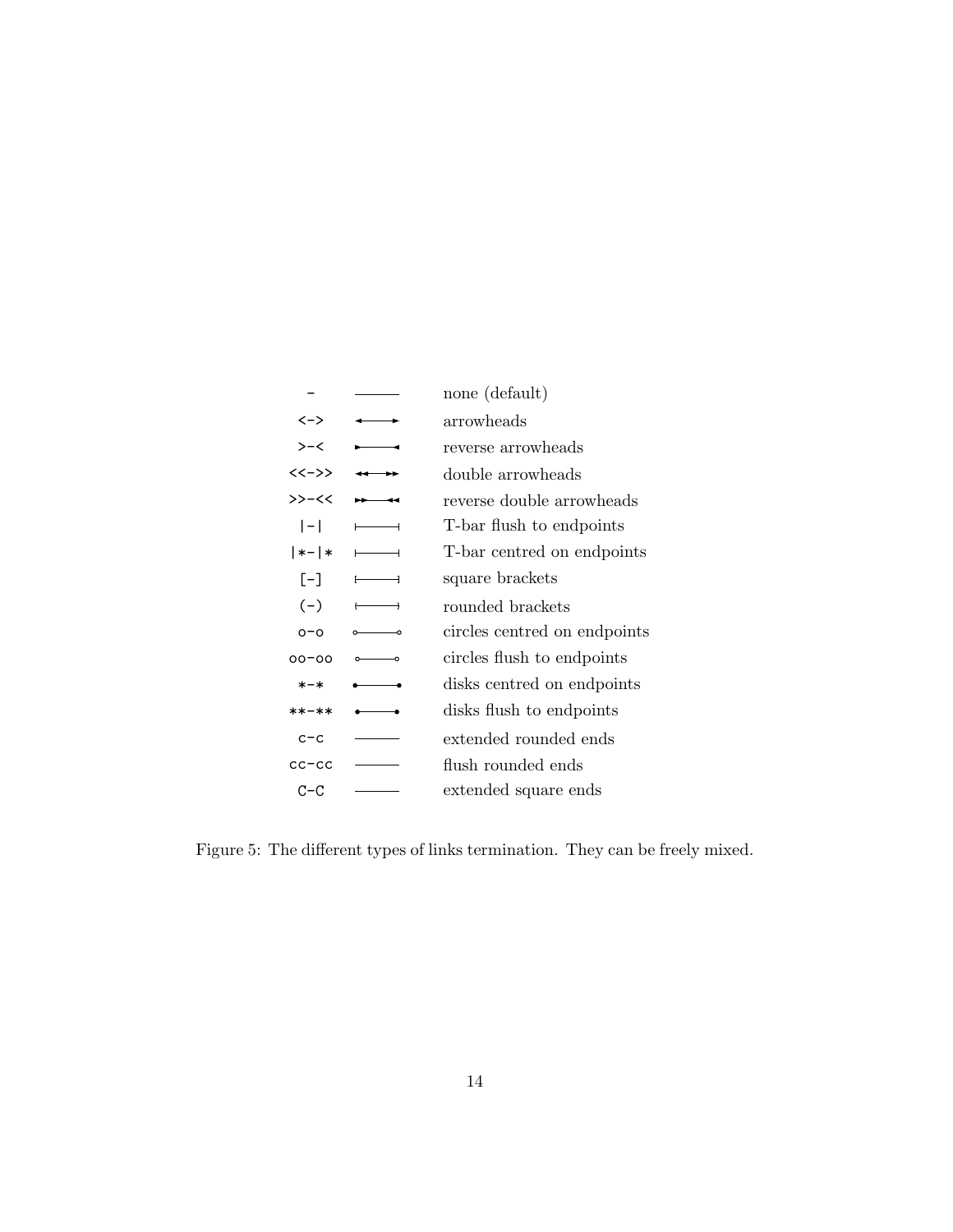#### 3.4.1 Additional labels

Like for nodes, links can be added more labels. This is also made with the macro \label, but here, its syntax is like for the macro \link, except that you must not specify the starting and ending nodes (but the options of \link are available).

#### 3.4.2 Arcs

Since links are almost always draw with a single arrowhead at the end (and then called arcs), a shortcut is provided: the macro \arc may be used instead of \link/->/.

# 4 Tips, tricks and troubleshooting

Nets as macro arguments. If you try to define a net inside the argument of a macro, you will have an error. For instance, the code

```
\centerline{\begin{petrinet}(0,0)(1,1)
\place{p}(0,0) p
\trans{t}(1,1) t
\arc{p}{t}
\arc{t}{p}
\end{petrinet}}
```
produces an error such as:

```
! Argument of \net:place:draw has an extra }.
<inserted text>
                \par
l.11 \end{petrinet}}
```
The reason is that the macro \centerline reads all the net and treat the end of lines as spaces. Similar things occur with the other characters which are considered in a special way inside nets. The right way to produce the desired effect is to use the macro \savenet:

```
\savenet
\begin{petrinet}(0,0)(1,1)
\place{p}(0,0) p
\trans{t}(1,1) t
\arc{p}{t}
```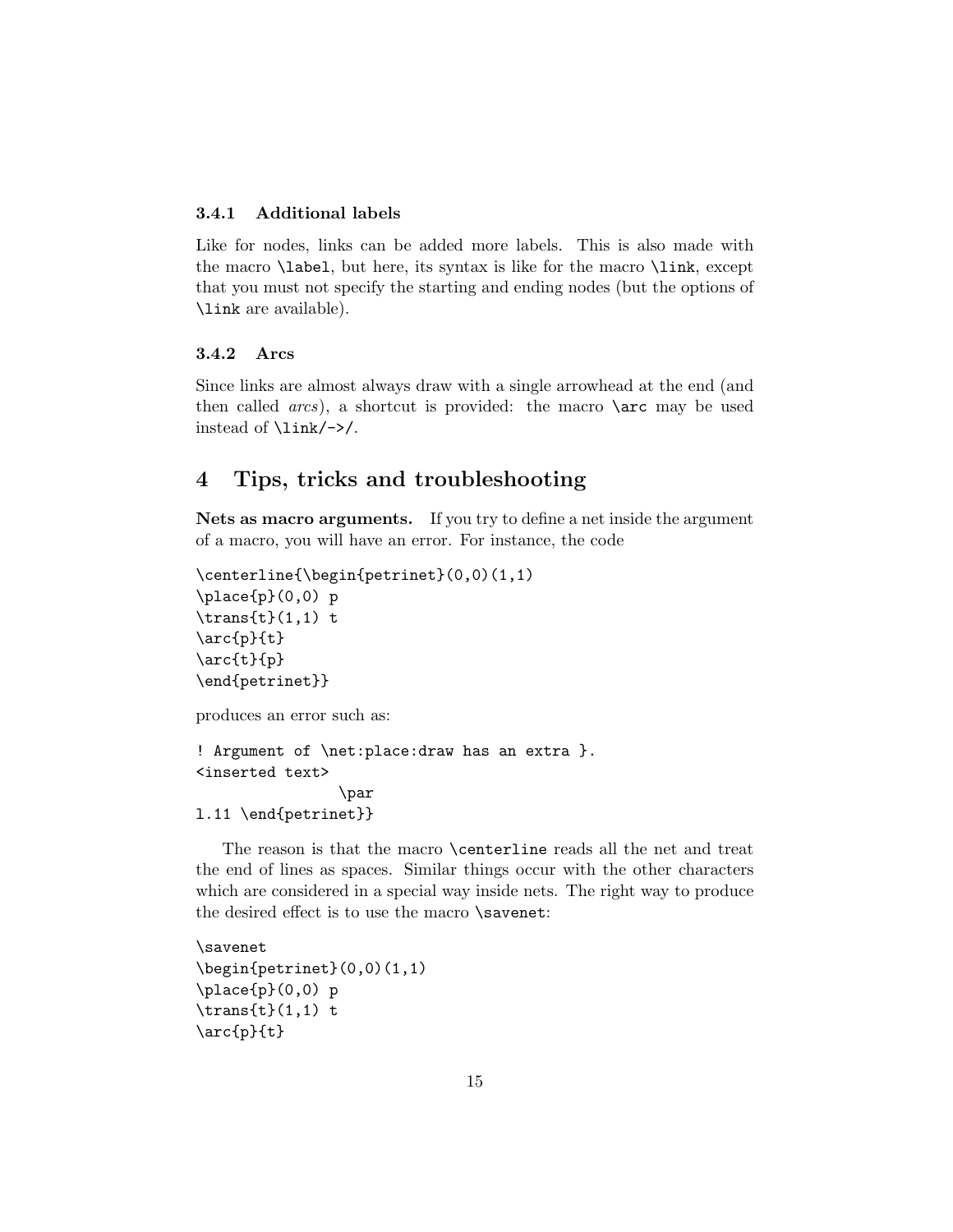```
\arc{t}{p}
\end{petrinet}
\centerline{\shownet}
```
the form  $\simeq$  \savenet $\begin{cases}$  begin{petrinet} works as well and from plain TFX you should use the form \savenet\beginnet. After one \savenet you may even use \shownet several times in order to duplicate the saved net.

Error messages. Sometimes, you'll get an error message such as:

```
! Argument of \net:place:draw has an extra }.
<inserted text>
                \par
l.785 \place{i3}(2,0) i_3
```
?

This usually means that the error was just before the line for which T<sub>E</sub>X complains (here line 785 which is correct). And usually, this error is an omission of one of the arguments of a drawing macro.

Another kind of message occurs quite often:

```
PSTricks error. See User's Guide for further information.
                 Type H <return> for immediate help.
! Graphics parameter 'rcangle' not defined..
\@pstrickserr ... immediate help.}\errmessage {#1}
                                                  \endgroup
l.794 \arc[rcangle=30]
                      {ab2}{i3} \bullet
?
```
This is because on line 794, you misspelled the word "arcangle", giving "rcangle" instead. This error is detected by PSTricks since bracketed arguments are sent verbatim to it.

In general, since the package pndraw uses a lot of tricks in order to read the arguments of the commands, you should not trust too much the error messages: just look at the line indicated in the message and seek for a mistake in it or in the lines before. (Actually, this advice can be used for almost any error message issued by  $\text{LFT}_r X$ ...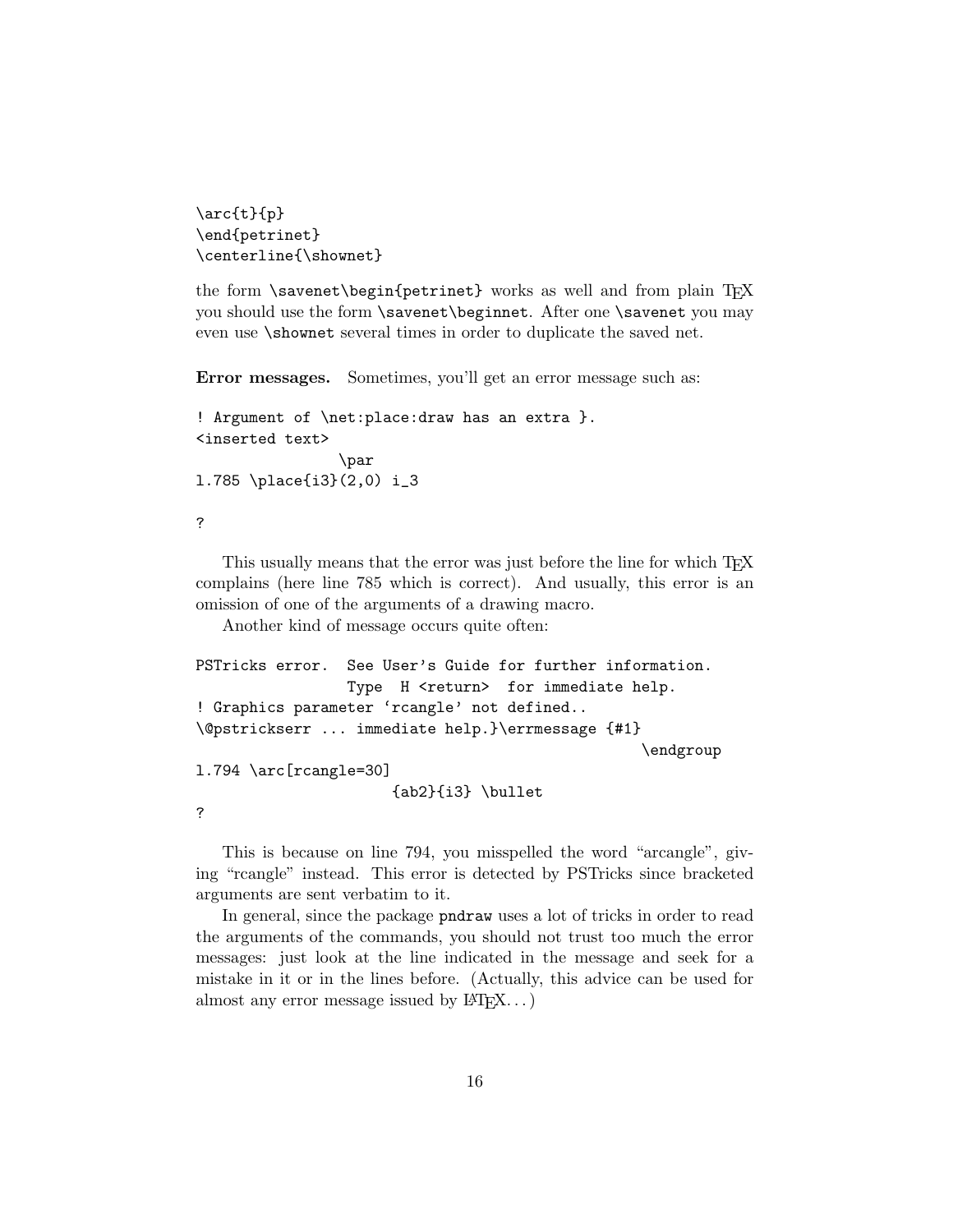

Drawing commands on multiple lines. Inside a net, label arguments are delimited by the end of the line. To type an argument which extends on more than one line, you should end each line but the last with a comment  $\%$ .

Empty node. If you want to draw "floating" arcs, i.e., arcs wich are not attached to a place or a transition, you just can anchor them on empty texts: the following net is depicted in the figure 6.

```
\begin{petrinet}(0,0)(2,0)
\text{from}(0,0)
\text{to}(2,0)
\arc{from}{to}
\end{petrinet}
```
Text mode labels. Take care of the interaction between \everylabel and the option " which typesets a label in text mode. For example, setting \everylabel{\scriptstyle} leads to an error every time a text mode label is typeset because \scriptstyle is a math command. So you should prefer the longer but safer form: \everylabel{\ifmmode\scriptstyle\else \scriptsize\fi}.

Labels at the wrong position. If the additional labels of a node appear centered on it instead of outside, this may come from the way you visualize your document. DVI viewers usually do not interpret correctly all of the PostScript commands used by PSTricks. Trying a PostScript viewer (GhostView is certainly a good choice) may solve your problem.

To be continued. . .

# 5 Producing PDF documents

The LAT<sub>EX</sub> version of **pndraw** provides some support for pdfLAT<sub>EX</sub> through the Perl script pn2pdf included in the archive. The usage is quite automated,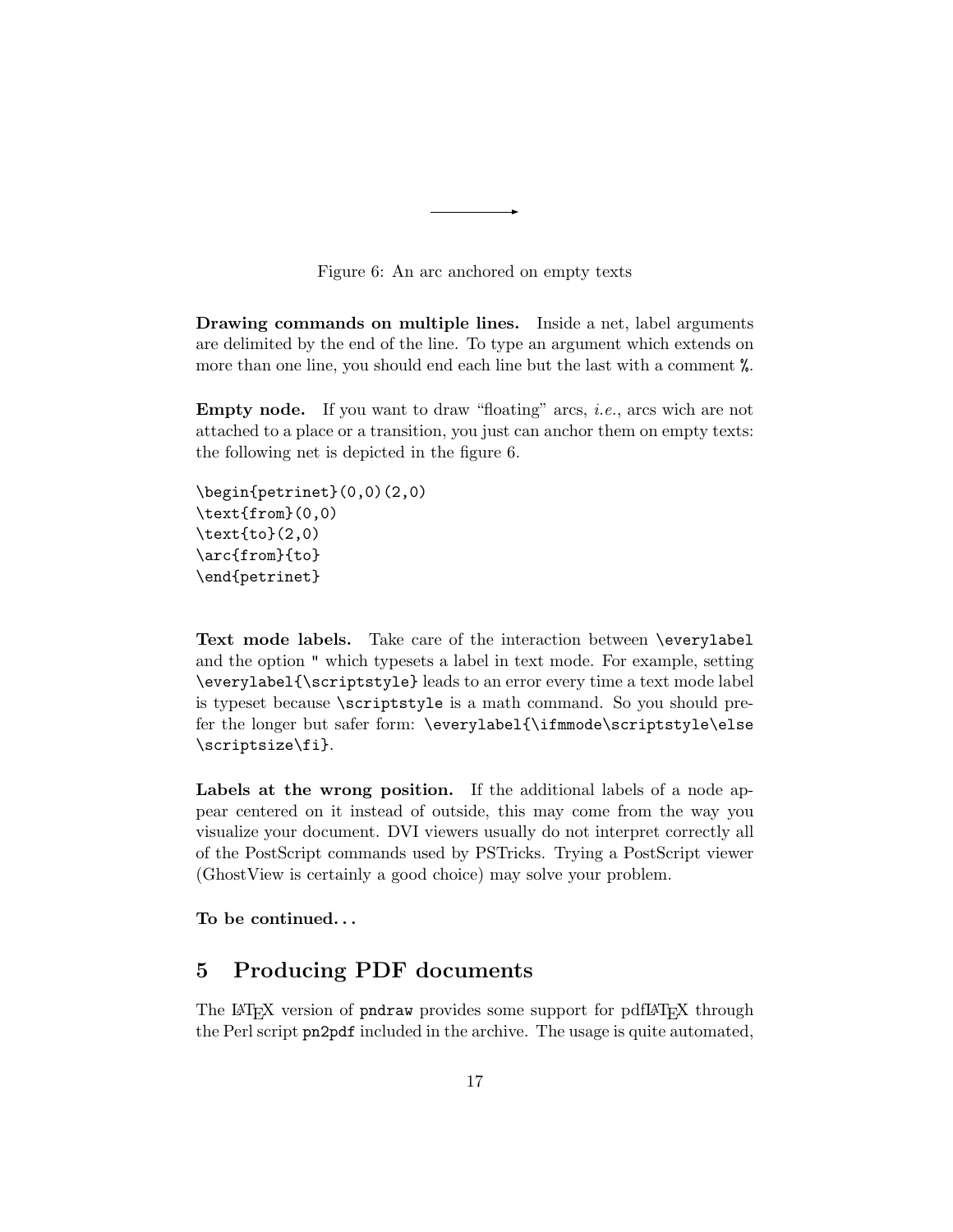even completely if you run pdflatex with the option --shell. If you don't want to enable this option, run first pdflatex, then run pn2pdf -b document (assuming your file is called document.tex) and finally run pdflatex again.<sup>2</sup> Using the option  $-\text{shell}$  simply allows pdflatex to run pn2pdf for you.

Several files are produced by these different runs. You may never see most of them since they are deleted when the become useless. Take care that none of your files uses one of these names otherwise it will be overwrote or deleted!

- document.sum is used to remember some information in order to avoid recreating pictures if not necessary.
- document.d is created and deleted for test purpose when the option  $-$ shell has been used, d is the date when pdflatex was started, as produced by the macros \the\year\the\month\the\day\the\time (in the current document, it leads to 200632702).
- document.bpn is created when pdflatex is run without the option --shell, it contains the directives for producing the figures with pn2pdf -b.
- document.pre is used by pn2pdf in order to remember the commands (like \psset) issued outside of petrinets environments.
- document-fign.pn, document-fign.tex, document-fign.aux, document-fign.dvi, document-fign.log, document-fign.eps are created during the generation of document-fign.pdf which contains the rendering of the nth net of the document.

The files document-fign.pdf should not be deleted before the final document is produced since they are included from pdflatex. If they are not found, a warning is issued during the compilation.

There is several important things you should notice:

- 1. Everything outside of the bounding box of a net is cropped during the creation of the PDF picture. So, take care to check how your picture is rendered (using \showbb for instance).
- 2. Only one pass of LATEX is made on each figure. If you need to several passes, you may run pn2pdf manually, with the options -f and -k (see below).

<sup>&</sup>lt;sup>2</sup>This process was different in the previous version of the package!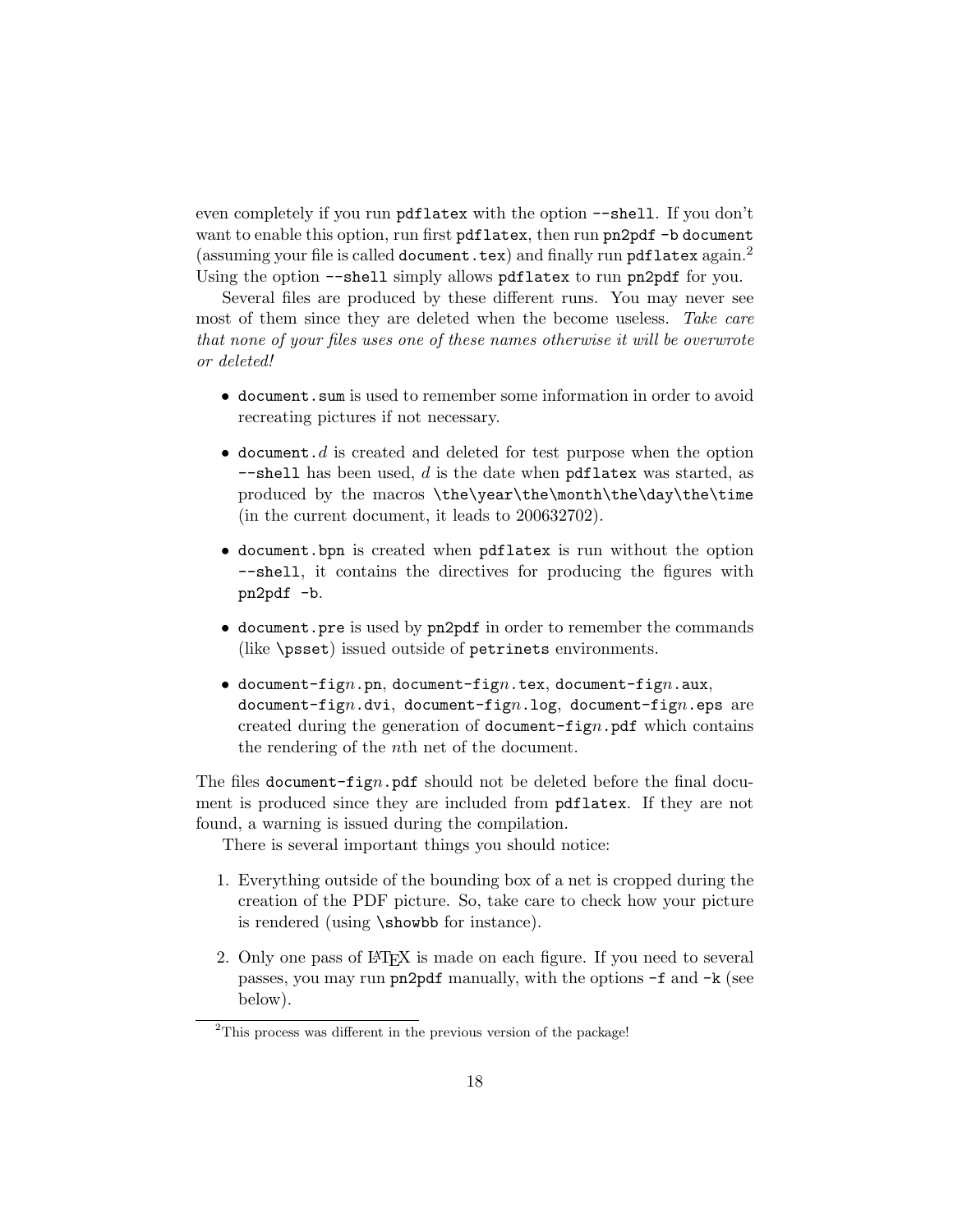3. LATEX and pdfLATEX do not always produce identical rendering of the same document. However, Petri-nets pictures should be the same since they are always typeset by LAT<sub>E</sub>X.

To conclude, here is a summary of the ways to run pn2pdf:

- $pn2pdf document-fign.pn$ generate pn2pdf document-fign.pdf
- the option -f or --force may be used to force the creation of PDF files even if their source did not change.
- pn2pdf -t FILES or pn2pdf --test FILES used by pdfIAT<sub>E</sub>X in order to check is the option --shell was used or not.
- pn2pdf -b document or pn2pdf --batch document reads the file document.bpn in order to produce the figures.
- pn2pdf -d FILES or pn2pdf --delete FILES deletes FILES (which may be patterns like  $\ast$  aux), this is use by pdflatex in order to remove some temporary files.
- the option -k or --keep prevents pn2pdf from deleting the temporary files.
- the option -h or --help prints a short help and exit.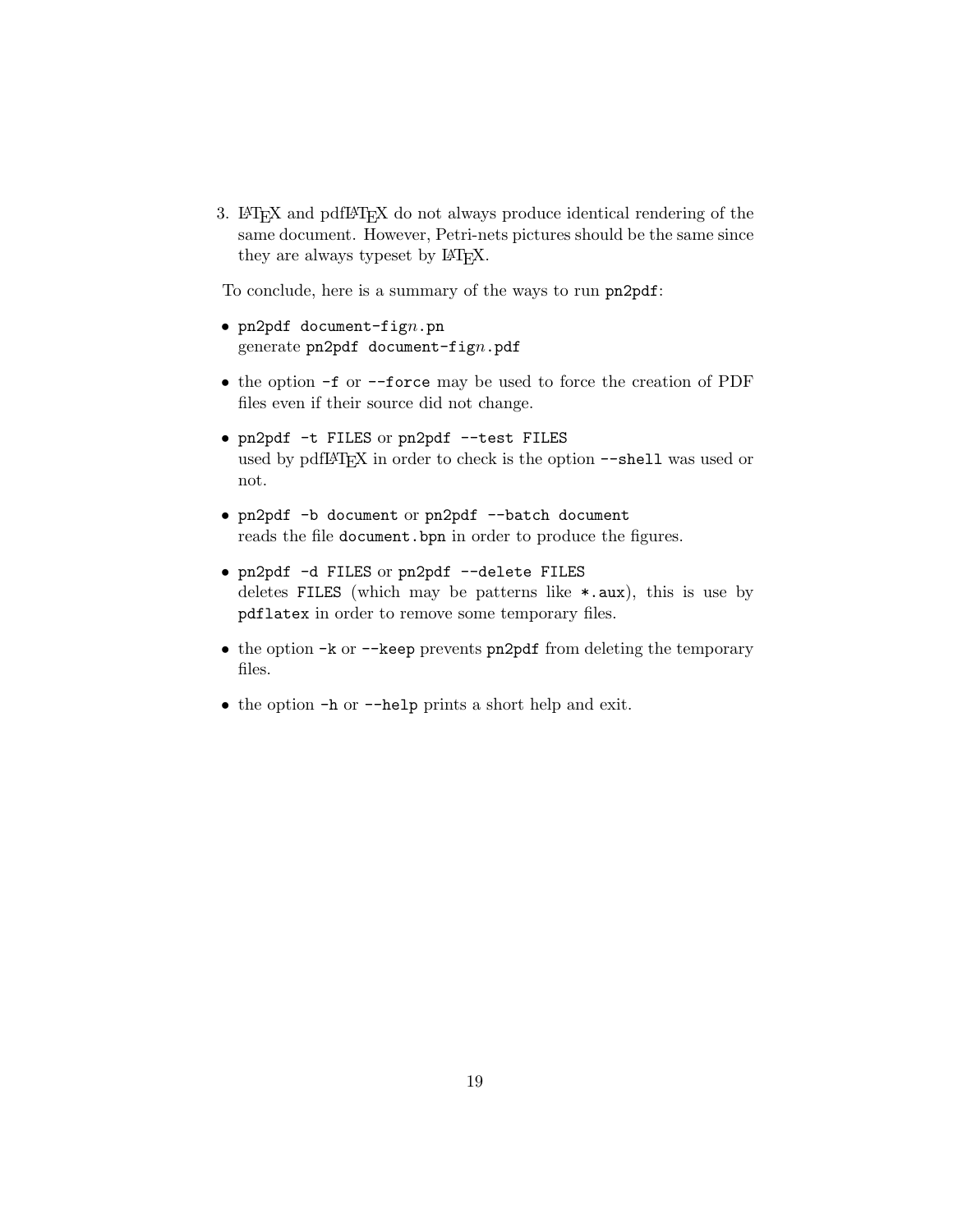# A Reference pages

# A.1 Text commands: package pntext

| \bpn                 | $B(PN)^2$                            |
|----------------------|--------------------------------------|
| \bpnkw{key-word}     | key-word                             |
| \bpnnt{non-terminal} | non-terminal                         |
| \choice              | П                                    |
| \eplace              | e                                    |
| \iplace              | i                                    |
| \lscope              |                                      |
| \Lscope              | invisible version of <i>\</i> 1scope |
| \mathset{A}          | A                                    |
| \mnet                | Mnet                                 |
| \placestatus{d}      | d                                    |
| \pnversion           | $2006-03-02$ (current version)       |
| $\sqrt{rs}$          | rs                                   |
| \rscope              | 1                                    |
| \Rscope              | invisible version of \rscope         |
| \scope{a}{N}         | [a:N]                                |
| \setC                | $\mathbb C$                          |
| $\setminus$ set $N$  | N                                    |
| \setQ                | $\mathbb{Q}$                         |
| $\setminus$ set $R$  | $\mathbb R$                          |
| \setZ                | $\mathbb Z$                          |
| $\{sy$               | sy                                   |
| \tie                 | tie                                  |
| \Val                 | Val                                  |
| \Var                 | Var                                  |
| \xplace              | X                                    |

### A.2 Drawing command: package pndraw

The parts placed between angle brackets  $\langle \cdots \rangle$  are the optional ones, the others are mandatory. Symbol  $\hookrightarrow$  denotes the end of the line.

• \arc $\langle$ ^\_\*"=![options]<pos>){node1}{node2}\label) ←-Draws a labelled arc between node1 and node2.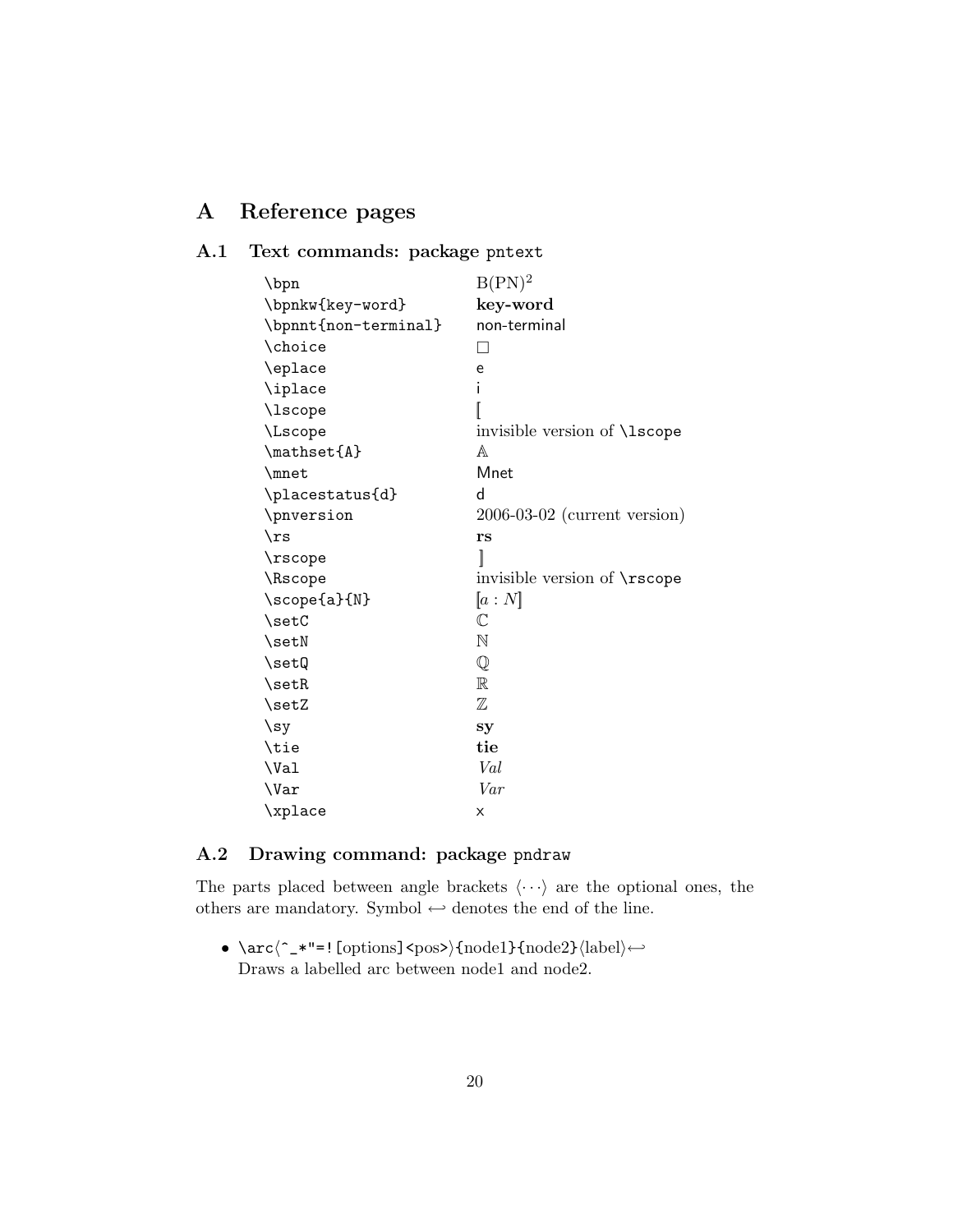| position of the label $(0 \leq pos \leq 1)$ |
|---------------------------------------------|
|                                             |

• \beginnet $\langle$ [options] $\rangle(x_1, y_1)(x_2, y_2) \leftrightarrow$  $\begin{equation*} \begin{array}{c} \texttt{\{optrinst\}} \end{array}$ Begins a net whose bounding box is defined by  $(x_1, y_1)$  as bottom left corner and  $(x_2, y_2)$  at top right corner.

[options] PSTricks options

- \endnet \end{petrinet} Ends a net.
- \everylabel= ${\text{bens}}$ } Expands tokens each time a label is typeset.
- \everynet= ${\text{\langle tokens \rangle}}$ Expands tokens each time a net is started.
- \label("{pos}label\← \label\"<pos>label\←

Draws an additional label for a node (first line) or a link (second line).

- " label in text mode {pos} position of the label, an angle (in degrees) or a corner code (t,l,b,r,tl,tr,bl,br)  $\langle \text{pos} \rangle$  position of the label  $(0 \leq \text{pos} \leq 1)$
- \link $\langle$ <sup>-\*"=!</sup>[options]<pos>/arrow/\{node1}{node2}\label\ ← Draws a labelled link between node1 and node2.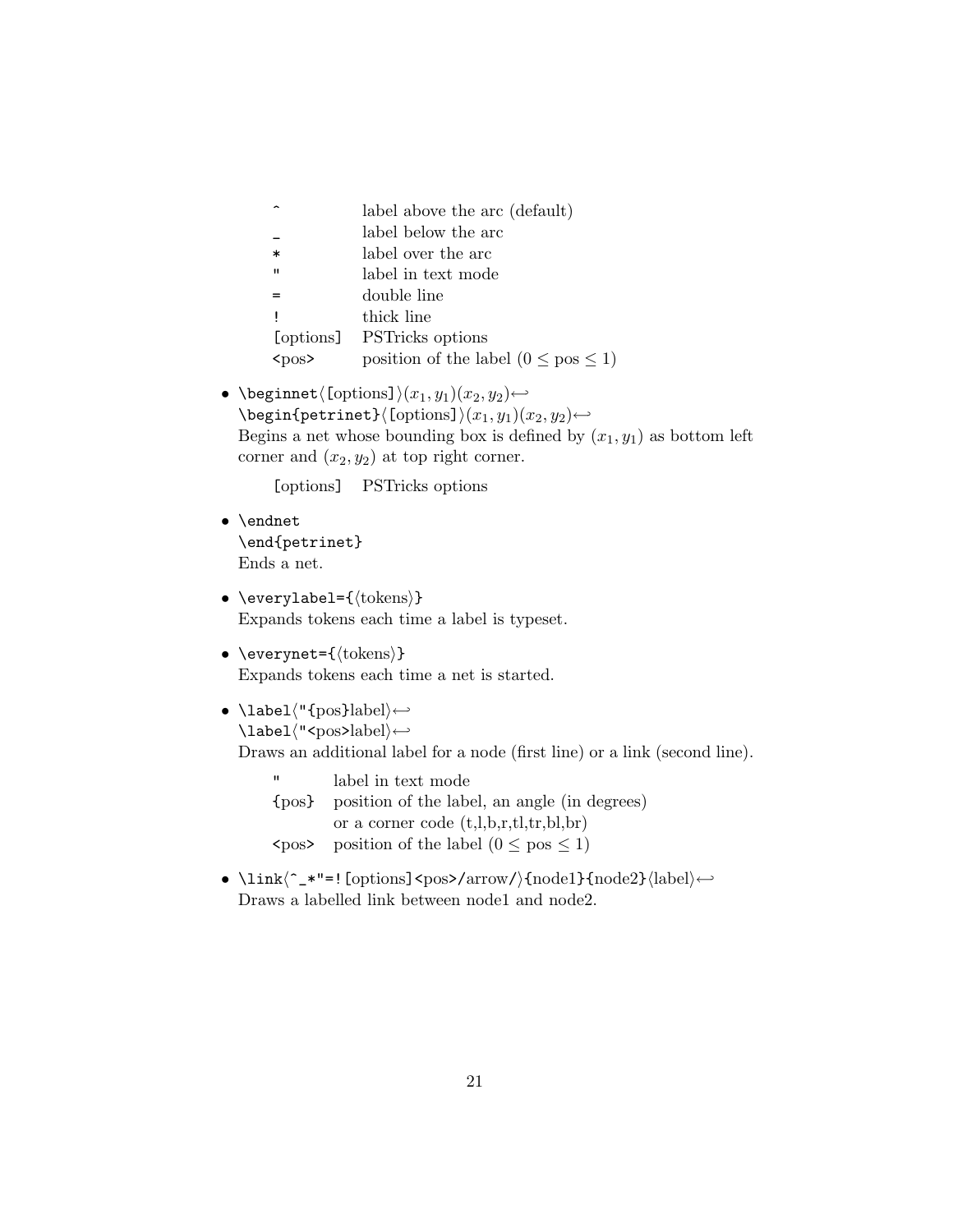|             | label above the arc (default)               |
|-------------|---------------------------------------------|
|             | label below the arc                         |
| $\ast$      | label over the arc                          |
| $^{\prime}$ | label in text mode                          |
|             | double line                                 |
|             | thick line                                  |
| [options]   | <b>PSTricks</b> options                     |
| $<$ pos>    | position of the label $(0 \leq pos \leq 1)$ |
| /arrow/     | arrows specifications (see the figure 5     |

• \module $\langle$ "=![options]){name} $(x, y)(label) \leftarrow$ Draws a labelled module centered on  $(x, y)$ .

| "         | label in text mode      |
|-----------|-------------------------|
| =         | double line             |
|           | thick line              |
| [options] | <b>PSTricks</b> options |
|           |                         |

- \modulesize=dimen Sets the size of the modules.
- \nodessize{dimen} Sets the size of all nodes.
- $\bullet$ \place\"=![options]){name}(x, y)\label\  $\hookleftarrow$ Draws a labelled place centered on  $(x, y)$ .

|  |  | label in text mode |
|--|--|--------------------|
|  |  |                    |

- = double line
- ! thick line
- [options] PSTricks options
- \placesize=dimen Sets the size of the places.
- \psset{name=value $\langle,\ldots\rangle$ } Sets PSTricks options.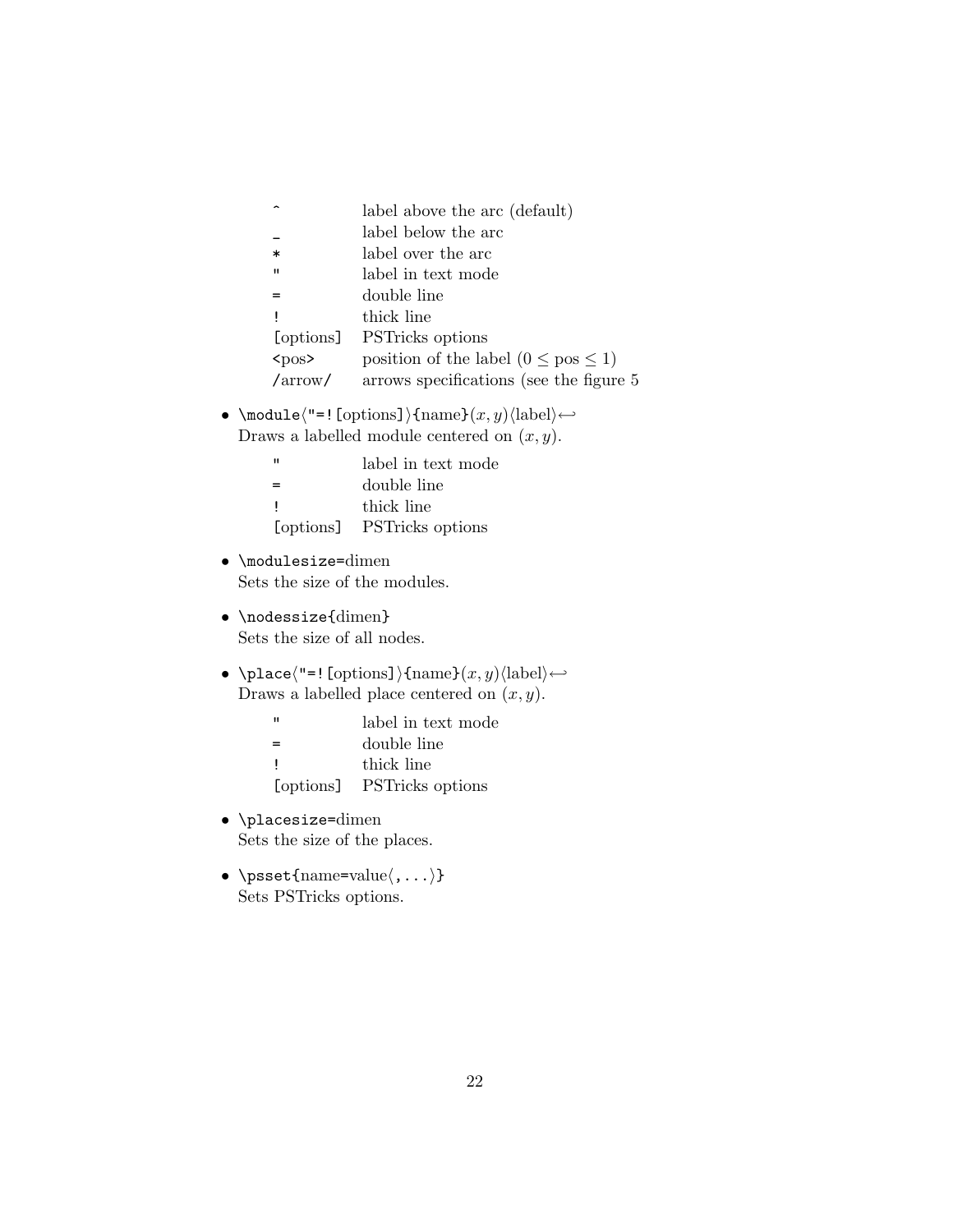| arcangle=angle        | angle at the ends of links        |
|-----------------------|-----------------------------------|
| arrowinset=real       | size of arrowheads insets         |
| arrowlength=real      | length of arrowheads              |
| arrowsize=dim integer | size of arrowheads                |
| doubleline=boolean    | double lines on/off               |
| doublesep=dim         | distance between double lines     |
| fillcolor=color       | background color                  |
| labelsep=dim          | distance between labels and nodes |
| linecolor=color       | lines color                       |
| linewidth=dim         | lines thickness                   |
| $unit = dim$          | global scale                      |
| xunit=dim             | horizontal scale                  |
| yunit=dim             | vertical scale                    |

• \savenet

Just before the beginning of a net: saves it without displaying it.

•  $\simeq$  \showbb $\langle *[\text{options}]\rangle \hookleftarrow$ 

Draws the bounding box of a net.

| $\ast$    | background filled |
|-----------|-------------------|
| [options] | PSTricks options  |

#### • \shownet

Displays the last net saved by \savenet.

- \source $\langle$ "=![options]}{name} $(x, y)$  $\langle$ label $\rangle \leftrightarrow$ Draws a labelled source centered on  $(x, y)$ .
	- " label in text mode
	- = double line
	- ! thick line
	- [options] PSTricks options
- \sourcesize=dimen Sets the size of sources.
- \store $\langle$ "=![options]}{name} $(x, y) \leftarrow$ Draws a store centered on  $(x, y)$ .
	- " label in text mode
	- = double line
	- ! thick line
	- [options] PSTricks options